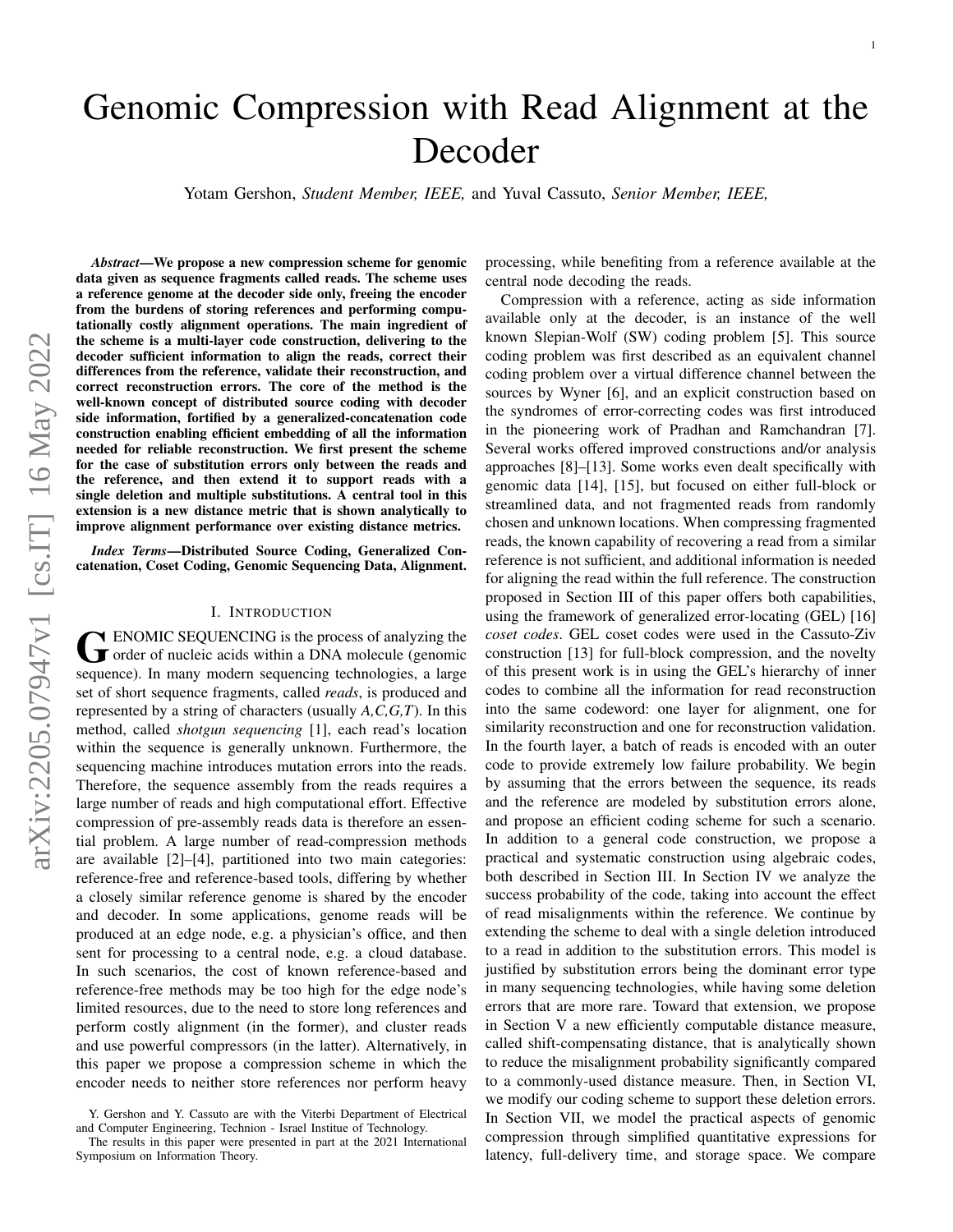the performance of our scheme in this model to the common methods of reference-free and encoder-reference compression. It is apparent that our scheme is advantageous over the known methods in all these three performance measures, thus motivating its use in resource-limited edge nodes. Finally, in Section VIII we introduce further extensions and suggest interesting topics for future work.

# II. PROBLEM FORMULATION

#### *A. Problem Setting*

A genome data being sequenced in an edge node is represented by a string  $X \in \Sigma^L$ . A closely similar reference of this data, represented by  $Y$ , is stored in a central node, and is unavailable at the edge node. The differences between X and  $Y$  are assumed to be caused by genetic diversity [17]. A sequencing machine at the edge node is generating a set of M *reads* from **X**, denoted by  $\{\boldsymbol{x}^{(i)}\}_{i=1}^M$ . Each read  $\boldsymbol{x}^{(i)} \in \boldsymbol{\Sigma}^n$ is an *approximate substring* of X, taken from an unknown random location within X, and introduced with *sequencing errors*. Our goal is to encode the reads data  $\{x^{(i)}\}_{i=1}^M$  to a minimal size, such that the reads can be recovered from the similar reference  $Y$  without loss. The encoder output is communicated to the central node without errors.

## *B. Substitutions Channel Model*

We begin by modeling errors using a substitutions-only channel; later in the paper we also address deletion errors. The *genetic diversity* is modeled as  $Y = S_{q,L}(X, p_1)$ , for which

$$
\forall j \in \{1, ..., L\} : P(Y_j | X_j) = \begin{cases} 1 - p_1 & Y_j = X_j \\ p_1/(q-1) & Y_j \neq X_j \end{cases}.
$$

We now let  $\mathbf{X}^{(i)} = X_{k_i}, X_{k_i+1}, \dots, X_{k_i+n-1}$  be a substring observed by the sequencer, where  $k_i$  is a random, unknown starting index. A read  $x^{(i)}$  with *sequencing errors* is modeled by  $\mathbf{x}^{(i)} = \mathsf{S}_{q,n}(\mathbf{X}^{(i)}, p_2)$ . Let  $\mathbf{y}^{(i)} = Y_{k_i}, Y_{k_i+1}, \dots, Y_{k_i+n-1}$ be the substring of Y with *proper alignment* to the read  $x^{(i)}$ .

**Lemma 1.** Let  $p \triangleq p_1 \cdot [1 - p_2/(q-1)] + (1 - p_1) \cdot p_2$ . Then for a proper alignment we have  $y^{(i)} = S_{q,n}(x^{(i)}, p)$ .

*Proof:* It follows that

$$
P(y_j \neq x_j) = P(Y_{k_j} \neq X_{k_j}) \cdot [1 - P(x_j \neq X_{k_j} \land x_j = Y_{k_j})]
$$
  
+ 
$$
P(Y_{k_j} = X_{k_j}) \cdot [1 - P(x_j = X_{k_j})]
$$
  
= 
$$
p_1 \cdot [1 - p_2/(q - 1)] + (1 - p_1) \cdot p_2 = p.
$$

The relations between the genome, reference and reads are illustrated in Figure 1. The induced equivalent channel in Lemma 1 serves as the *difference channel* between the source (read) and the side information (counterpart within the reference), for which an error-correcting code should be designed [6], [7]. In our coding scheme, we will add a layer enabling the alignment of each read to the reference in order to find a closely matching segment to reconstruct from. A modification of the scheme to deal with a channel 2

model including a single deletion per read in addition to the substitution errors is developed in Sections V,VI. We choose in this paper the channel model with a single parameter  $p$  for simplicity, while in future work one may consider richer models (e.g. [18]), potentially exploiting the dependence between two overlapping reads, whose references pass through the same instantiation of the channel  $S_{q,L}(X, p_1)$ .

# *C. Pre-Decoding Alignment*

We wish to encode  $x^{(i)}$  such that only the information required to reconstruct it from  $y^{(i)}$  is transmitted. Nevertheless, the decoder first needs to know the starting index  $k_i$ . Therefore, the encoder must transmit some additional information enabling the decoder to align the read within the reference, while accounting for the substitution errors. This alignment information is an  $\ell$ -bit function  $f_{\ell}(\boldsymbol{x}^{(i)})$  called *read identifier*. The tradeoffs in setting the value  $\ell$  are discussed in Section IV. Since only partial information is provided for alignment, additional *improper alignments*, i.e., erroneous starting indices, are likely to be found. This process provides the decoder with a set  $\{\bar{\mathbf{y}}^{(i,j)}|j=1,2,\dots\}$  of length-n substrings of Y as candidates for read alignment. Every  $\bar{y}^{(i,j)} \neq y^{(i)}$  can be regarded as having been obtained from  $x^{(i)}$  passing through a useless channel with zero mutual information. The alignment process is illustrated in Fig 1 (right). Clearly, only the proper alignment is desired for decoding, thus a method for rejecting false candidates is required. This method, described in Section III, is referred to as *validation*.

## III. THE COMPRESSION SCHEME

For simplicity, from this point on we assume  $q = 2$ , i.e.  $\Sigma = \{0, 1\}$ , but every result can be generalized to any q that is a prime power. Furthermore, cyclic 1-based indexes will be used, i.e., every index  $j$  in  $X, Y$  will be taken as  $j \approx [(j-1) \mod L] + 1 \in \{1, \ldots, L\}$  to avoid edge effects and for the ease on notation.

# *A. Read Identifier*

A simple *bit sampling* approach is found to be very suitable for read identifiers. Let  $1 \leq i_1 < \cdots < i_\ell \leq n$  be a predefined set of indices, known to both the encoder and decoder. Now, let  $f_{\ell}(\boldsymbol{x}^{(i)}) = x_{i_1}, \dots, x_{i_{\ell}}$  be the read identifier. In this case, an *aligner* at the central node simply correlates this identifier along the reference using the Hamming distance with respect to each starting index, and produces the set

$$
\mathbf{Y}^{(i)} = \left\{ \left. \bar{\boldsymbol{y}}^{(i,j)} \right| d_H \left( f_\ell(\boldsymbol{x}^{(i)}), f_\ell(\bar{\boldsymbol{y}}^{(i,j)}) \right) \leq \mathsf{T} \right\}_{j=1}^{\mathsf{K}_i}, \quad (1)
$$

where  $d_H(\cdot, \cdot)$  is the Hamming distance, T is a predefined threshold, and  $\left\{\bar{\bm{y}}^{(i,j)} = \left[Y_{k_i^{(j)}}, \ldots, Y_{k_i^{(j)}+n-1}\right]\right\}$  is the set of possible alignments of  $x^{(i)}$  within Y. The remainder of the read, i.e., the indices outside of the identifier, is denoted by  $x^{(i)}_{\tau}$  $\mathcal{I}^{(i)}$ , where  $\mathcal{I} = \{1, \ldots, n\} \setminus \{i_1, \ldots, i_\ell\}, |\mathcal{I}| = n - \ell.$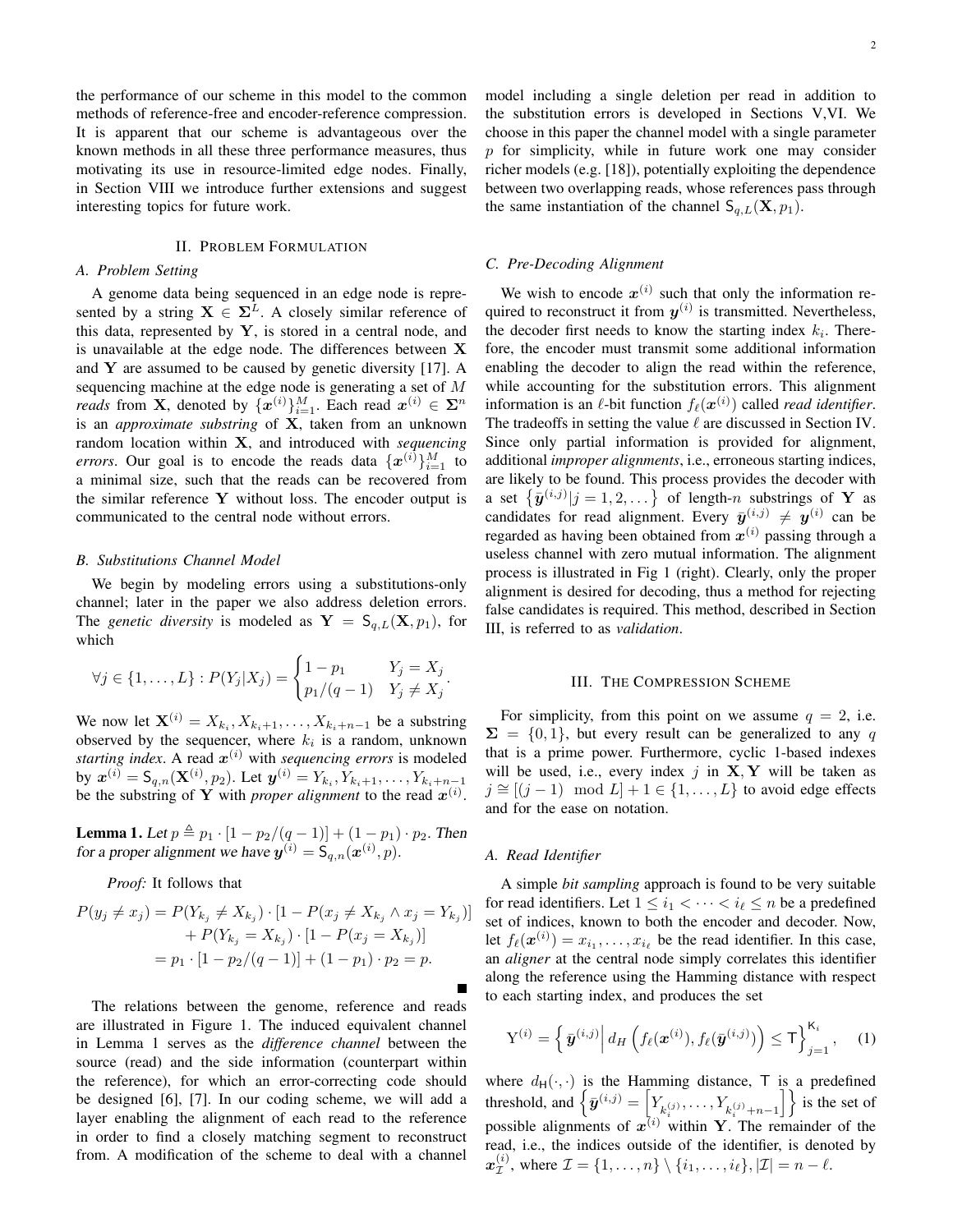3



Fig. 1: Left: DNA reads generated as fragments of a genome. Right: read-identifier-based alignment of a single read.

# *B. General Code Construction*

We wish to encode and transmit reads  $\{x^{(i)}\}_{i=1}^M$  from **X** such that a decoder with access to  $Y = S_{2,L}(X, p_1)$  will perfectly reconstruct them with high probability. Recall from Section II that  $p$  is the equivalent error probability between a read  $x^{(i)}$  to its proper alignment  $y^{(i)}$  in Y.

**Definition 2.** A  $(M, n, \mathcal{R}, p, P_s)$ -code is a pair  $(\mathcal{E}, \mathcal{D})$  of encoder-decoder for a set  $\{x^{(i)}\}_{i=1}^M$  of length-n reads such that:

1)  $\mathcal{E}, \mathcal{D}$  have access only to  $\{\boldsymbol{x}^{(i)}\}_{i=1}^M$ , **Y**, respectively,

2) the encoded size satisfies 
$$
|\mathcal{E}(\{\mathbf{x}^{(i)}\}_{i=1}^M)| = (nM) \cdot \mathcal{R}
$$
,

3) the correct decoding probability satisfies

$$
\Pr\left\{\mathcal{D}\left[\mathcal{E}\left(\{\boldsymbol{x}^{(i)}\}_{i=1}^M\right),\mathbf{Y}\right]=\{\boldsymbol{x}^{(i)}\}_{i=1}^M\right\}\geq P_{\mathsf{s}}.
$$

Ps is a decoding *success probability* requirement specified for the coding scheme, and  $R$  is its (fixed) compression rate. Our general code construction is based on generalized error locating (GEL) codes [16], and specifically on the Cassuto-Ziv code construction [13], adapted to use as a source code with alignment-validation capabilities.

**Construction 1.** Let  $C_1, C_2$  be a pair of binary linear codes with parameters  $[n - \ell, k_j - \ell, d_j]$ ,  $j = \{1, 2\}$ , where  $k_1 \geq k_2$ . Let H<sub>1</sub>, H<sub>2</sub> be parity-check matrices of these codes, respectively, such that  $H_2$  is obtained from  $H_1$  by concatenating a *validation matrix*  $\bar{H}_2$  of  $\tau \triangleq k_1 - k_2$  rows that are linearly independent of the rows of  $H_1$ . Let  $H_c$  be a *complementary matrix* such that concatenating it with  $H_2$ forms a square *full-rank* matrix H. This structure is illustrated in Fig. 2.  $n-\ell$ 



Fig. 2: Structure and sizes of the construction's inner-code parity-check matrices.

Finally, let  $C_0$  be a  $[M, k_0, d_0]$  linear *outer code* over GF( $2^{\nu}$ ), with parity-check matrix  $H_o$ , where  $\nu = n - \ell (\rho + \tau)$ . The encoding process is introduced in Algorithm 1. Note that the syndrome with respect to  $H_2$  is  $s^{(i)} = [s_1^{(i)}, s_2^{(i)}]$ , where  $s_1^{(i)}$ ,  $s_2^{(i)}$  correspond to  $H_1$ ,  $\bar{H}_2$ , respectively.

| <b>Algorithm 1:</b> Construction 1 Encoding                                                                                                                                                                                      |  |  |  |  |  |  |  |
|----------------------------------------------------------------------------------------------------------------------------------------------------------------------------------------------------------------------------------|--|--|--|--|--|--|--|
| <b>Input:</b> $\{x^{(i)}\}_{i=1}^M$ , H <sub>2</sub> , H <sub>c</sub> , <b>H</b> <sub>0</sub>                                                                                                                                    |  |  |  |  |  |  |  |
| for $1 \leq i \leq M$ do // Inner Encoding                                                                                                                                                                                       |  |  |  |  |  |  |  |
|                                                                                                                                                                                                                                  |  |  |  |  |  |  |  |
| Extract $\mathbf{w}^{(i)} = f_{\ell}(\mathbf{x}^{(i)})$<br>Calculate $\mathbf{s}^{(i)} = \mathsf{H}_2\left[\mathbf{x}_\mathcal{I}^{(i)}\right]^T$ , $\mathbf{a}^{(i)} = \mathsf{H}_c\left[\mathbf{x}_\mathcal{I}^{(i)}\right]^T$ |  |  |  |  |  |  |  |
| Form $\underline{\mathbf{a}} = [\mathbf{a}^{(1)}, \dots, \mathbf{a}^{(\bar{M})}] \in [\mathsf{GF}(2^\nu)]^M$                                                                                                                     |  |  |  |  |  |  |  |
| Calculate $S = H_0 a^T$ // Outer Encoding                                                                                                                                                                                        |  |  |  |  |  |  |  |
| <b>Output:</b> $\mathcal{E}\left(\{\mathbf{x}^{(i)}\}_{i=1}^M\right) = \left\{\{\mathbf{w}^{(i)}\}_{i=1}^M, \{\mathbf{s}^{(i)}\}_{i=1}^M, \mathbf{S}\right\}$                                                                    |  |  |  |  |  |  |  |

The decoding process is introduced in Algorithm 2. Here,  $\mathcal{D}_1(z, s)$  denotes the decoding of z with respect to H<sub>1</sub> within the coset of syndrome s. Similarly,  $\mathcal{D}_{o}(\boldsymbol{a}, \mathbf{S})$ , decodes a with respect to  $H_0$  to a syndrome S.  $\mathcal{F}_H(u)$  denotes the linear mapping of  $u$  to the single codeword of syndrome  $u$  in the code defined by H.  $\otimes$  denotes an erasure occurring if either zero or more than one alignment were validated. Note that the term *validation* includes cases of *misvalidation*, that is, validation of a vector  $v \neq x_{\mathcal{I}}^{(i)}$  $\mathcal{I}^{(i)}$ , whereas a failed validation, i.e.  $\hat{s}_2^{(i)} \neq s_2^{(i)}$ , forms a *rejection* of the candidate.

Proposition 3. The rate of Construction 1 is given by

$$
\mathcal{R} = 1 - \frac{k_{\mathbf{o}}}{M} \cdot \frac{n - \ell - (\rho + \tau)}{n} = 1 - \frac{k_{\mathbf{o}}}{M} \cdot \frac{k_2 - \ell}{n}.
$$

*Proof:* Every  $w^{(i)}$ ,  $s^{(i)}$  contain  $\ell$ ,  $(\rho+\tau)$  bits, respectively. S contains  $M-k_0$  elements, each represented by  $\nu$  bits. Hence,

$$
|\mathcal{E}(\{\boldsymbol{x}^{(i)}\}_{i=1}^M)| = M \cdot (\ell + \rho + \tau) + (M - k_o) \cdot \nu
$$
  
=  $M \cdot n - k_o \cdot [n - \ell - (\rho + \tau)].$ 

Dividing by  $M \cdot n$  information bits completes the proof. г

**Proposition 4.** Construction 1 yields a  $(M, n, \mathcal{R}, p, P_s)$ -code if and only if at the outer-decoder output  $Pr{\{\hat{\underline{\bm{a}}} = \underline{\bm{a}}\}} \geq P_{\mathsf{s}}$ .

*Proof:* By the definition of  $\mathcal{F}_{H}(\cdot)$ , we have  $\hat{x}_{\mathcal{I}}^{(i)} = x_{\mathcal{I}}^{(i)}$ I if and only if their syndromes with respect to H are similar. Furthermore, since  $w^{(i)}$  is known to the decoder, the former implies  $\hat{x}^{(i)} = x^{(i)}$ . Since  $s^{(i)}$  is also known to the decoder, it is left to require  $\hat{a}^{(i)} = a^{(i)}$  for every  $1 \le i \le M$ .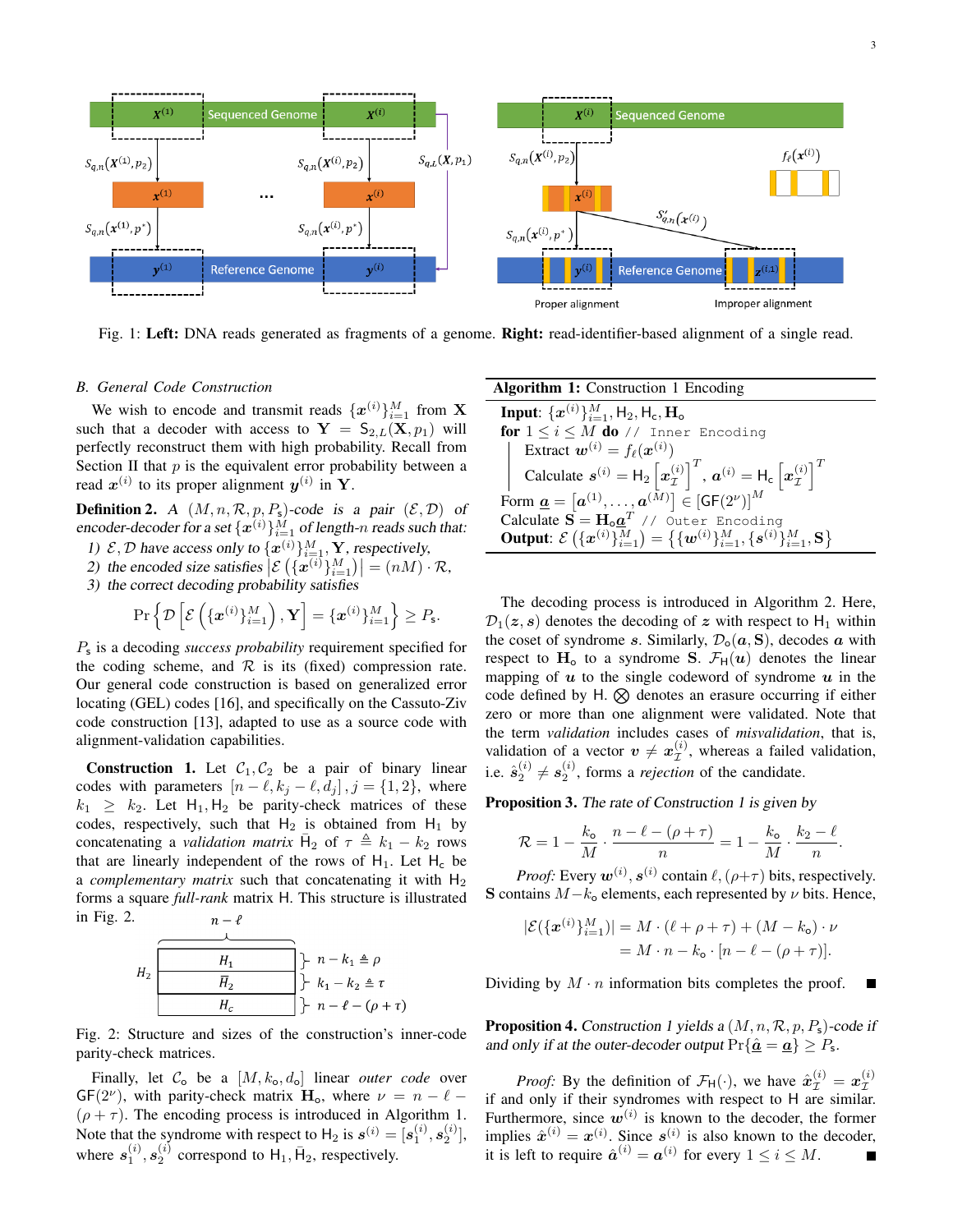Algorithm 2: Construction 1 Decoding

Input:  $\mathcal{E}\left(\{\bm{x}^{(i)}\}_{i=1}^M\right)$  ,  $\mathbf{Y}, \mathsf{H}_1, \bar{\mathsf{H}}_2, \mathsf{H}_{\mathsf{c}}, \mathbf{H}_{\mathsf{o}}$ for  $1 \leq i \leq M$  do Align  $w^{(i)}$  over Y, and form  $Y^{(i)}$  (Eq. 1) Set 'found'  $\leftarrow 0$  $\mathbf{for}\;1\leq j\leq|\mathrm{Y}^{(i)}|$   $\mathbf{do}\;$  // Inner Decoding Decode  $\mathbf{v} = \mathcal{D}_1(\boldsymbol{z}_{\mathcal{I}}^{(i,j)})$  $_{\mathcal{I}}^{(i,j)},s_1^{(i)})$ Calculate  $\hat{s}_2^{(i)} = \bar{H}_2 v^T$  $\textbf{if} \ \hat{s}^{(i)}_2 = s^{(\bar{i})}_2 \ \textbf{then} \ \texttt{// Validation}$ if  $'$ *found*' = 0 then Calculate  $\mathbf{b}^{(i)} = \mathsf{H}_{c} \mathbf{v}^{T}$ , Set 'found'  $\leftarrow 1$ else // More Than One Candidate Set  $b^{(i)} = \otimes$ , break if *'found'* = 0 then // No Candidates Set  $\boldsymbol{b}^{(i)}=\boldsymbol{\otimes}$ // Outer Decoding Decode  $\underline{\hat{a}} = \mathcal{D}_{\mathbf{o}}(\underline{b}, \mathbf{S}),$  where  $\underline{b} = [\underline{b}^{(1)}, \dots, \underline{b}^{(M)}]$ for  $1 \leq i \leq M$  do // Inverse Mapping Map  $\hat{\boldsymbol{x}}_{\mathcal{I}}^{(i)} = \mathcal{F}_{\text{H}}([\boldsymbol{s}^{(i)}, \hat{\boldsymbol{a}}^{(i)}])$ Reconstruct  $\hat{x}^{(i)}$  from  $\hat{x}^{(i)}_{\tau}$  $\overset{(i)}{\mathcal{I}}, \bm{w}^{(i)}$ Output:  $\{\hat{\bm{x}}^{(i)}\}_{i=1}^M$ 

# IV. PROBABILISTIC ANALYSIS OF THE COMPRESSION SCHEME

In this section we analyze the compression scheme proposed in Section III when used with t-correcting inner codes and MDS outer codes. Since the compression rate of the scheme is fixed by the code parameters, we focus on analyzing the probability that the block of reads is successfully reconstructed by the decoder with no error. Throughout this section, we model the genome as an i.i.d. Bernoulli $(1/2)$  sequence. Extension of the analysis to other genome statistical models can be done based on related studies such as [1], [19]. We denote by  $F_b(n, p, t)$ ,  $f_b(n, p, t)$  the *cumulative distribution function* (*CDF*) and *probability mass function* (*PMF*) of a binomial random variable with parameters  $(n, p)$ , evaluated at the value of t, respectively.

# *A. Inner-Code Analysis*

The inner decoder is invoked in Algorithm 2 on both the proper alignment of  $x^{(i)}$  in Y (if found) and, possibly, on improperly aligned  $\bar{y}^{(i,j)}$  vectors that are not related to  $x^{(i)}$ . The scheme's performance depends on the inner-decoding outcomes for both types of inputs.

**Definition 5.** Let  $Y^{(i)}$  be the set of possible alignments of some read  $x^{(i)}$ . The following terms are defined:

- $Q_{\text{a.s}}^{(p)}$  the probability of the proper alignment being found, i.e.,  $\bm{y}^{(i)} \in \mathrm{Y}^{(i)}.$
- $Q_{\text{a.s}}^{(i,p)}$  the probability of a random subsequence of Y being found as improper alignment, i.e., included in  $Y^{(i)}$ .
- $K_f^{(i)} = |Y^{(i)} \setminus \{y^{(i)}\}|$  the number of improper alignments.

# Lemma 6. The following expressions hold:

$$
\begin{aligned} Q_\text{a.s}^{(\mathsf{p})} &= \mathsf{F}_{\mathsf{b}}(\ell, p, \mathsf{T}), Q_\text{a.s}^{(\mathsf{i}, \mathsf{p})} = \mathsf{F}_{\mathsf{b}}(\ell, 1/2, \mathsf{T}), \\ \forall i: P(\mathsf{K}_{\mathsf{f}}^{(i)} = k) &= \mathsf{f}_{\mathsf{b}}(L-1, Q_\text{a.s}^{(\mathsf{i}, \mathsf{p})}, k), \\ \forall i: \mathbb{E}[\mathsf{K}_{\mathsf{f}}^{(i)}] &\triangleq \overline{\mathsf{K}}_{\mathsf{f}} = (L-1) \cdot Q_\text{a.s}^{(\mathsf{i}, \mathsf{p})}. \end{aligned}
$$

*Proof:*  $Q_{a.s}^{(p)}$ ,  $Q_{a.s}^{(i.p)}$  are immediate from the substitution channel model. Since there are  $L - 1$  starting indexes for the improper alignment, each being accepted with porbability  $Q_{\text{a.s}}^{(i,p)}$ , the distribution of  $K_f^{(i)}$  $\int_{f}^{(t)}$  is binomial.

For the rest of the inner-code analysis, we study the properties of decoding and validating within specific code cosets. **Definition 7.** Let  $C$  be a code with a parity-check matrix H. Then, let  $\mathcal{C}^{[s]}$  be the coset of the code  $\mathcal C$  with syndrome s, given formally by

$$
\mathcal{C}^{[\bm{s}]}=\{\bm{v}=\bm{c}+\bm{u}_{\bm{s}}\mid \bm{c}\in \mathcal{C}\}\,,
$$

where  $u_s$  is the minimal-weight word u such that  $\mathbf{H} \mathbf{u}^T = \mathbf{s}$ .

**Definition 8.** Let  $v \in C_2^{[s]} \subseteq C_1^{[s_1]}$  where  $s = [s_1, s_2]$ , and let y be a word such that  $d_H(v, y) > \lfloor \frac{d_1 - 1}{2} \rfloor$ . Then  $P_{\text{mix}}$ , the probability of misvalidating y, is the probability of miscorrecting y with the decoder of  $C_1$  to some  $v' \neq v$ , such that  $\bar{H}_2(\boldsymbol{v}')^T = \bar{H}_2 \boldsymbol{v}^T = \boldsymbol{s}_2.$ 

**Definition 9.** For each alignment candidate  $\bar{y}^{(i,j)} \in Y^{(i)}$  of some read  $x_{\tau}^{(i)}$  $\mathcal{I}^{(i)}$ , the following probabilities are defined:

- $P_{\text{suc}}$  for successful inner decoding, that is,  $v = x_{\mathcal{I}}^{(i)}$  $\overset{(i)}{\mathcal{I}}$  .
- $P_{f,a}$  for falsely accepted inner decoding, that is,  $\mathcal{D}_1$  returns a misvalidated  $\bm{v}\neq \bm{x}_{\mathcal{T}}^{(i)}$  $\overset{\scriptscriptstyle(i)}{\scriptscriptstyle\mathcal{I}}$  .
- $P_{\text{rej}} = 1 P_{\text{succ}} P_{\text{f.a}}$  for detected inner-decoding error.

We further add a superscript  $(x) \in \{(p), (i,p)\}\)$  to the above probabilities, corresponding to whether  $\bar{y}^{(i,j)}$  is the proper or improper alignment, respectively.

Let  $n_\ell$   $\triangleq$   $n-\ell$ , and  $V_n(t)$  denote the volume of a Hamming ball with radius  $t$  of length- $n$  words. The next lemmas follow.

Lemma 10. The following hold for misvalidation probabilities:

$$
P_{\text{mix}}^{(i,p)} = \frac{(2^{k_2 - \ell} - 1) \cdot V_{n_\ell}(t_1)}{2^{n_\ell}} \simeq \frac{V_{n_\ell}(t_1)}{2^{n - k_2}}, P_{\text{mix}}^{(p)} \lesssim P_{\text{mix}}^{(i,p)},
$$

where the approximated inequality holds formally when the inner codes satisfy a natural property called properness [20].

*Proof:* The misvalidation probability of an improper alignment is the probability of a uniformly chosen  $n_{\ell}$ -vector  $y$  being misvalidated. By Definition 8,  $y$  must be decoded by the decoder of  $C_1$  to a word of  $C_2^{[s]} \setminus \{v\}$ . Define the set

$$
\mathcal{C}_2^{[\mathbf{s}]}(t_1,\mathbf{v}) \triangleq \left\{ \mathbf{w} \mid \exists \mathbf{v}' \in \mathcal{C}_2^{[\mathbf{s}]} \setminus \{\mathbf{v}\} : d_{\mathsf{H}}(\mathbf{w},\mathbf{v}') \leq t_1 \right\}, (2)
$$

which gives the equivalent condition for misvalidation:  $y \in$  $\mathcal{C}_2^{[\mathbf{s}]}(t_1, v)$ . The size of this set is  $\left| \mathcal{C}_2^{[\mathbf{s}]}(t_1, v) \right| = (\left| \mathcal{C}_2 \right| - 1)$ .  $V_{n_{\ell}}(t_1) = (2^{k_2-\ell}-1) \cdot V_{n_{\ell}}(t_1)$ , because the balls of radius  $t_1$ do not intersect, and the misvalidation probability is thus

$$
P_{\mathsf{mix}}^{(\mathsf{i},\mathsf{p})} = \frac{\left| \mathcal{C}_2^{[\mathsf{s}]}(t_1,\bm{v}) \right|}{2^{n_\ell}} = \frac{(2^{k_2-\ell}-1)\cdot V_{n_\ell}(t_1)}{2^{n_\ell}}
$$

.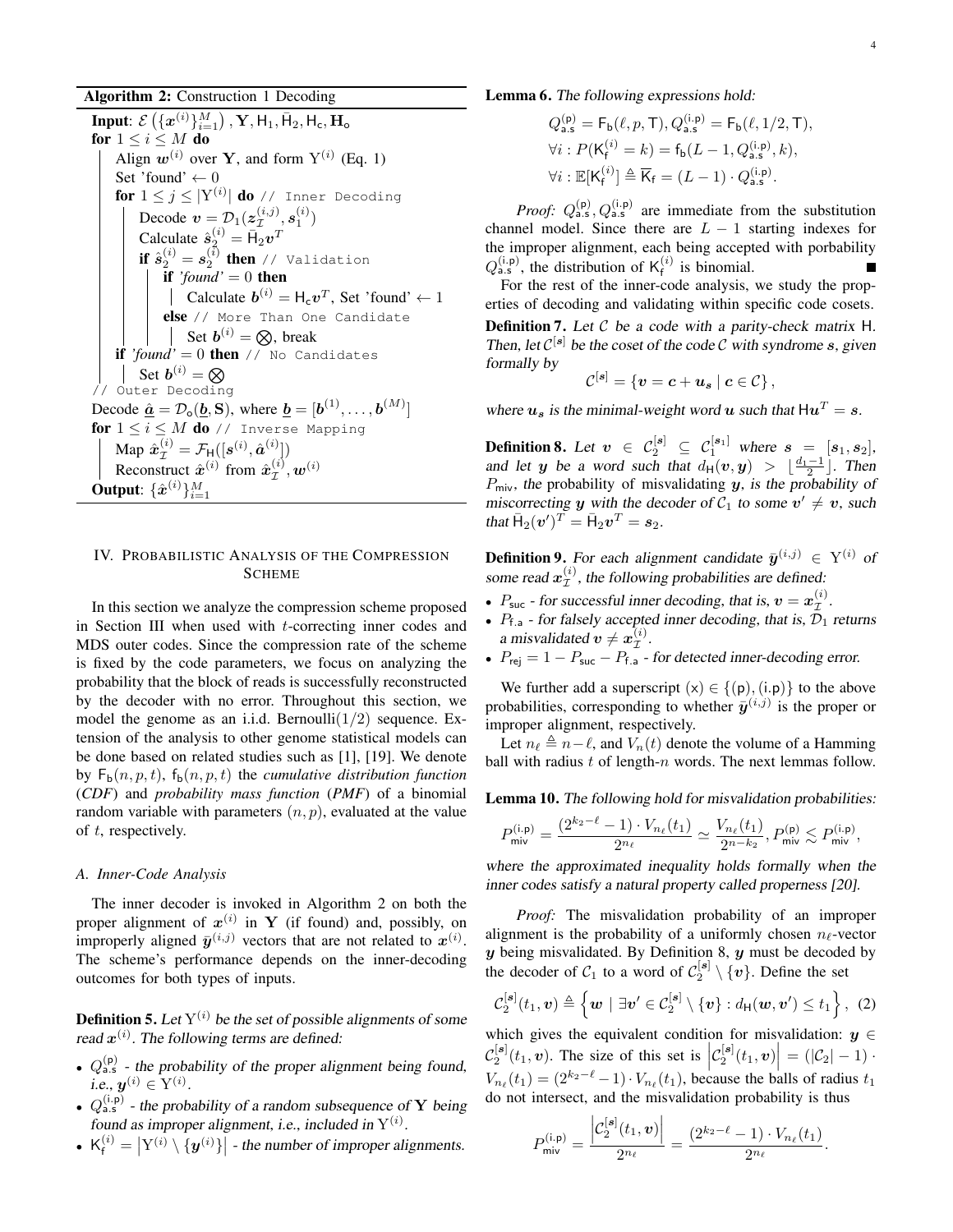For reasonable code parameters we have  $2^{k_2-\ell} \gg 1$ , and so  $2^{k_2-\ell} - 1 \simeq 2^{k_2-\ell}$ , therefore getting  $P_{\text{miy}}^{(i,p)} \simeq V_{n_\ell}(t_1)/2^{n-k_2}$ . To get the second part  $P_{\text{mix}}^{(p)} \le P_{\text{mix}}^{(i,p)}$ , it is known that in general, the miscorrection probability decreases as the Hamming distance from some codeword decreases, and this property becomes formal for proper codes [20].

Lemma 11. The inner decoding probabilities are equal to:

$$
P_{\text{succ}}^{(p)} = F_{\text{b}}(n_{\ell}, p, t_1), \ P_{\text{succ}}^{(i.p)} = F_{\text{b}}(n_{\ell}, 1/2, t_1), \tag{3}
$$

$$
P_{\text{f.a}}^{(\text{x})} = (1 - P_{\text{succ}}^{(\text{x})}) \cdot P_{\text{miv}}^{(\text{x})},\tag{4}
$$

$$
P_{\text{rej}}^{(\text{x})} = (1 - P_{\text{succ}}^{(\text{x})}) \cdot (1 - P_{\text{mix}}^{(\text{x})}).
$$
\n(5)

*Proof:* A successful decoding is obtained when the number of substitutions does not exceed the correction capability  $t_1$ of  $C_1$ , implying (3). A false acceptance of a candidate occurs when the number of substitutions exceed the correction capability, and a misvalidation occurs, implying (4). A rejection occurs as the complement of the former, implying (5).

# Corollary 12. The following approximations hold:

$$
P_{\text{succ}}^{(i,p)} \simeq 0 \Rightarrow P_{f,a}^{(i,p)} \simeq P_{\text{miv}}^{(i,p)}, P_{\text{rej}}^{(i,p)} \simeq 1 - P_{\text{miv}}^{(i,p)}.\tag{6}
$$

## *B. Outer-Code Analysis*

In the outer code, the syndromes with respect to  $H_c$  are treated as symbols in  $GF(2^{\nu})$  which may be erased depending on the outcome of the inner decoding. Furthermore, a misvalidated inner-decoder output  $v$  introduces an erroneous symbol. The outer decoded word  $\boldsymbol{b}$  can thus be modeled as transmitting a through an *outer channel* producing erasures and errors. The probabilities of these events are directly induced by the coding scheme parameters  $\{\ell, k_1, \tau, \tau\}$ . We can now examine the erasure and error probabilities of the outer channel, denoted by  $P_{\text{ers}}$ ,  $P_{\text{err}}$ , respectively.

**Lemma 13.** Let  $P_{\mathsf{p}.\mathsf{a}} \triangleq Q_{\mathsf{a.s}}^{(\mathsf{p})} \cdot \left(1 - P_{\mathsf{rej}}^{(\mathsf{p})}\right), P_{\mathsf{p}.\mathsf{m}} \triangleq Q_{\mathsf{a.s}}^{(\mathsf{p})} \cdot P_{\mathsf{f}.\mathsf{a}}^{(\mathsf{p})}$ <sub>)</sub>(P*)*<br>f.a, denote the probabilities of accepted and misvalidated proper alignment, respectively. Then

$$
P_{\text{ers}} = \sum_{k=0}^{L-1} f_{\text{b}} \left( L - 1, Q_{\text{a.s}}^{(i, \text{p})}, k \right) \cdot \left[ 1 - P_{\text{p.a}} \cdot \left( P_{\text{rej}}^{(i, \text{p})} \right)^k \right] (7)
$$

$$
- (1 - P_{\text{p.a}}) \cdot k \cdot \left( P_{\text{rej}}^{(i, \text{p})} \right)^{k-1} \cdot \left( 1 - P_{\text{rej}}^{(i, \text{p})} \right) \right],
$$

$$
P_{\text{err}} = \sum_{k=0}^{L-1} f_{\text{b}} \left( L - 1, Q_{\text{a.s}}^{(i, \text{p})}, k \right) \cdot \left[ P_{\text{p.m}} \cdot \left( P_{\text{rej}}^{(i, \text{p})} \right)^k \right] (8)
$$

$$
+ (1 - P_{\text{p.a}}) \cdot k \cdot \left( P_{\text{rej}}^{(i, \text{p})} \right)^{k-1} \cdot \left( 1 - P_{\text{rej}}^{(i, \text{p})} \right) \right].
$$

*Proof:* Denote by  $P_{\text{ers}}(k)$ ,  $P_{\text{err}}(k)$  the probabilities of erasure and error given k improper alignments. An erasure occurs in one of two scenarios: 1) no candidates are accepted, with probability

$$
P_{\text{ers}}^{11}(k) = Q_{\text{a.s}}^{(\text{p})} \cdot P_{\text{rej}}^{(\text{p})} \cdot (P_{\text{rej}}^{(\text{i.p})})^{k} + (1 - Q_{\text{a.s}}^{(\text{p})}) \cdot (P_{\text{rej}}^{(\text{i.p})})^{k}
$$
  
=  $(1 - P_{\text{p.a}}) \cdot (P_{\text{rej}}^{(\text{i.p})})^{k}$ ,

2) more than one candidate are accepted, with probability

$$
\begin{aligned} P_{\text{ers}}^{2)}(k) &= Q_{\text{a.s}}^{(\text{p})} \left[ (1-P_{\text{rej}}^{(\text{p})}) \left( 1-(P_{\text{rej}}^{(\text{p})})^k \right) \right. \\ & \left. + P_{\text{rej}}^{(\text{p})} \left( 1-(P_{\text{rej}}^{(\text{i.p})})^k - k (P_{\text{rej}}^{(\text{i.p})})^{k-1} (1-P_{\text{rej}}^{(\text{i.p})}) \right) \right] \\ & \left. + (1-Q_{\text{a.s}}^{(\text{p})}) \left( 1-(P_{\text{rej}}^{(\text{i.p})})^k - k (P_{\text{rej}}^{(\text{i.p})})^{k-1} (1-P_{\text{rej}}^{(\text{i.p})}) \right) \right) \\ &= 1 - (P_{\text{rej}}^{(\text{i.p})})^k - (1-P_{\text{p.a}}) k (P_{\text{rej}}^{(\text{i.p})})^{k-1} (1-P_{\text{rej}}^{(\text{i.p})}). \end{aligned}
$$

By summing both scenarios we get the expression in the square brackets of (7).

An error occurs when a single misvalidation is obtained without a successful decoding, with probability

$$
P_{\text{err}}(k) = Q_{\text{a.s}}^{(\text{p})} \left[ P_{\text{f,a}}^{(\text{p})} (P_{\text{rej}}^{(\text{i.p})})^k + P_{\text{rej}}^{(\text{p})} k (P_{\text{rej}}^{(\text{i.p})})^{k-1} (1 - P_{\text{rej}}^{(\text{i.p})}) \right] + (1 - Q_{\text{a.s}}^{(\text{p})}) k (P_{\text{rej}}^{(\text{i.p})})^{k-1} (1 - P_{\text{rej}}^{(\text{i.p})}),
$$

which can be rearranged as the expression in the square brackets of (8). We now marginalize over the number of improper alignments, i.e.  $P = \sum_{k=0}^{L-1} P(K_f^{(i)} = k) \cdot P(k)$ , where  $P$  is taken as  $P_{\text{ers}}$  and  $P_{\text{err}}$ . Using Lemma 6 and the expressions above we complete the proof.

Let  $P_{\mathsf{p}.\mathsf{a}} \triangleq Q_{\mathsf{a.s}}^{(\mathsf{p})}(1-P_{\mathsf{rej}}^{(\mathsf{p})}),\ P_{\mathsf{p}.\mathsf{m}} \triangleq Q_{\mathsf{a.s}}^{(\mathsf{p})}P_{\mathsf{miv}}^{(\mathsf{p})}$  be the probabilities of the proper alignment being rejected and being misvalidated, respectively.

**Lemma 14.** If  $\overline{K}_f^{\mathbf{L}} P_{f,a}^{(i,p)} < 1$ , it holds that:

$$
P_{\text{ers}} \le P_{\text{p.a}} \left[ \overline{K}_{\text{f}} P_{\text{f.a}}^{(\text{i.p})} (1 - B_1) \right] + (1 - P_{\text{p.a}}) \left[ 1 - \overline{K}_{\text{f}} P_{\text{f.a}}^{(\text{i.p})} (1 - B_2) \right],
$$
  

$$
P_{\text{err}} \le P_{\text{p.m}} \left[ 1 - \overline{K}_{\text{f}} P_{\text{f.a}}^{(\text{i.p})} (1 - B_1) \right] + (1 - P_{\text{p.a}}) \left[ \overline{K}_{\text{f}} P_{\text{f.a}}^{(\text{i.p})} (1 - B_2) \right],
$$

where  $B_i = \mathcal{O}\left(\sqrt{K_f}P_{f,a}^{(i,p)}\right)$  $\binom{(i,p)}{f,a}^2$ ,  $i = \{1,2\}$ , and is thus negligible when  $\overline{K}_f P_{f.a}^{(i,p)} \ll 1$ .

*Proof:* The proof is given in Appendix A-A.

We can now derive the required outer redundancy.

**Proposition 15.** Let  $C_0$  be an MDS code, and define the random variable  $W = m_1 + 2m_2$ , where  $m_1$  and  $m_2$  are the numbers of erasures and errors, respectively. Then,

$$
P(W = u) = \sum_{\underline{m} \in S(M, u)} \frac{M!}{m_0! m_1! m_2!} P_{\text{cor}}^{m_0} \cdot P_{\text{ers}}^{m_1} \cdot P_{\text{err}}^{m_2}, \quad (9)
$$

for  $P_{\text{cor}} \triangleq 1 - P_{\text{ers}} - P_{\text{err}}$  ,  $\underline{m} = (m_0, m_1, m_2)$ ,  $S(M, u) \triangleq \left\{ \underline{m} \right\}$  $m_1 + 2m_2 = u$  $m_0 + m_1 + m_2 = M$  $\big\}$ ,

and the minimal required redundancy  $M - k_0$  of  $C_0$  is given by  $\rho_{\sf o}^* = \min \{ w \}$  such that  $\overline{P}(W \leq w) \geq \overline{P}_{\sf s}$ . (10)

*Proof:* The proof is given in Appendix A-B.

The trinomial CDF of  $W$ , described in  $(9)$  is demonstrated in the left side of Fig. 3 (in yellow), compared to the binomial CDFs erasures (blue dash-dot line) and errors (red dashed line), for  $n = M = 255$  and for  $P_{\text{ers}} = 0.1, P_{\text{err}} = 0.01$ .

Simulative results of the trinomial complementary CDF, is shown in the right side of Fig. 3 for  $n = 63, M = 15, p =$ 0.01, compared to the analytical result from (9). The minimal redundancy  $\rho_o^*$  is demonstrated for  $P_f \triangleq 1 - P_s = 10^{-1}$ .

An optimization procedure of the scheme parameters  $\{k_1, \tau, \ell, \mathsf{T}\}\$  for obtaining minimal rate is described in [21].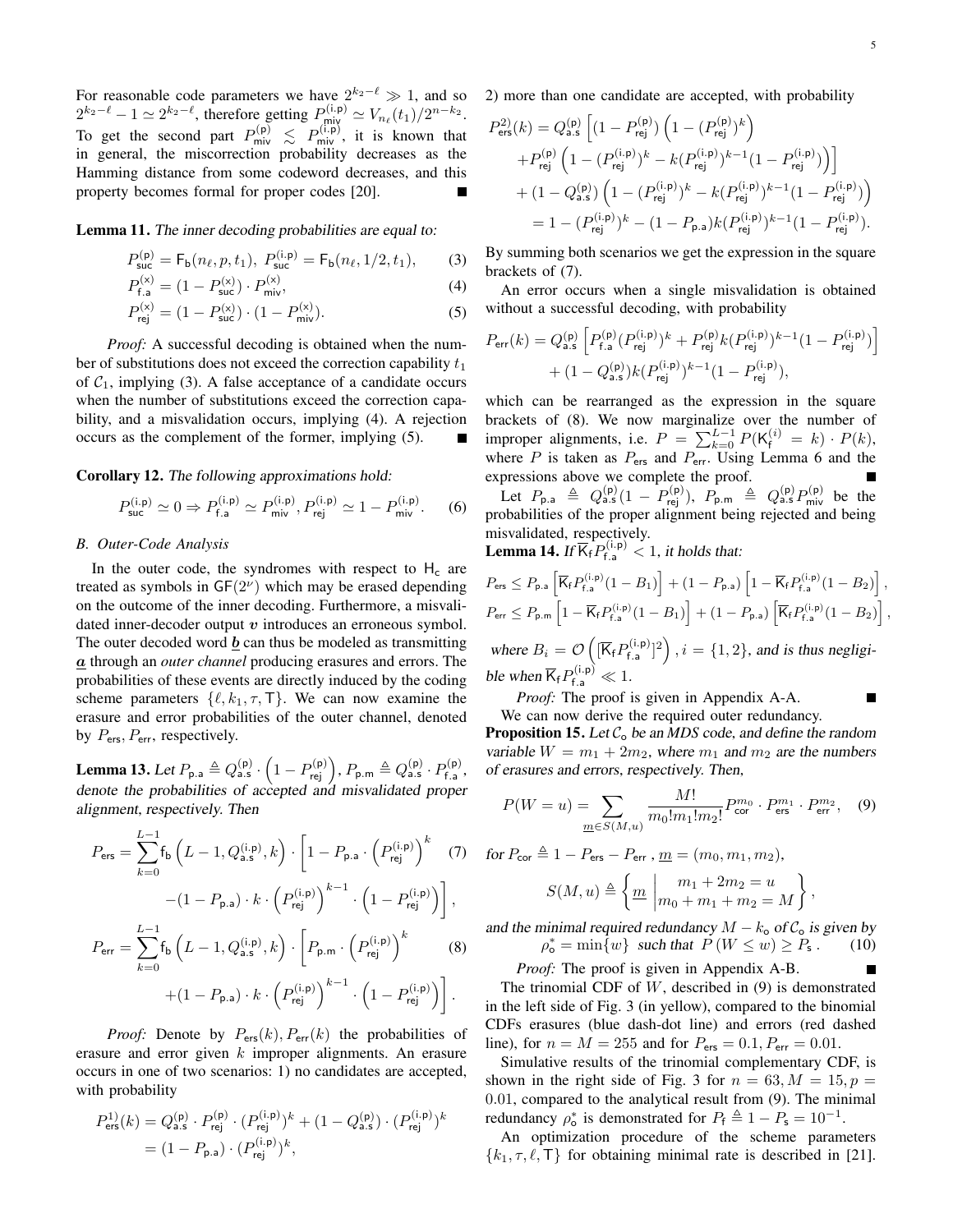

Fig. 3: Left: Binomial CDFs of erasures and errors, and the resulted trinomial CDF of W. Right: Simulative and analytical results of the trinomial CCDF of W, along with  $\rho_o^*$  corresponding to  $P_f = 10^{-1}$ .

To see the interaction between the inner and outer codes, and to get the idea of their joint optimization, we plot in Fig. 4 some of the interesting variables defined earlier in the section. We first fix the alignment parameters  $T,\ell$  and validation parameter  $\tau$ . Then we plot, as a function of the inner-code dimension  $k_1$ , the probabilities  $P_{\text{ers}}$  (circle markers) and  $P_{\text{err}}$ (square markers), for  $p = 0.01$ . Both of these probabilities are monotonically non-decreasing as the inner code gets weaker. We also plot the required outer redundancy (10) ( $\times$  markers, right y-axis) to achieve  $P_s > 1 - 10^{-6}$ . The code designer is to choose the combination of  $k_1 = 207$  and  $\rho_o^* = 20$ that minimizes the compression rate, which is  $\mathcal{R} \simeq 0.339$ in this setup. The plot also reveals a floor value for the erasure probability, attributed to failed proper alignments, which cannot be improved by strengthening the inner code.



Fig. 4: Outer channel probabilities and required redundancy as a function of inner-code dimension  $k_1$ .

In Fig. 5, we compare the compression rate of the proposed scheme (for  $p = 0.01, 0.005$ ) to the ubiquitous ORCOM algorithm [22]. For this comparison we use the standard measure of compression ratio in units of bits per base-pair (bpb). Without compression, each  $q = 4$  base-pair consumes 2 bits, so the compression rate defined in Proposition 3 is simply the plotted bpb divided by 2. We use read size of  $N = 63$  base pairs for both schemes, which implies an inner-block size of  $n = N \log_2(q) = 126$  bits in our scheme. For ORCOM, the compression ratios (taken from [23]) strongly depend on the sequencing *coverage* [24] (the average number of appearances of a specific symbol from the genome), due to its reliance on internal similarities. Our proposed scheme, in contrast, does not need high coverage, and is shown to achieve comparable rates. Working at low coverages has significant advantages in complexity and latency, as we discuss later in the paper.



Fig. 5: Rate comparison between our scheme (DSC) and ORCOM as a fucntion of coverage.

## V. SEMI-METRIC FOR ALIGNMENT WITH DELETIONS

To extend the coding scheme to also deal with deletion errors, we need to establish an efficient way to perform alignment (at the decoder) under such errors. With substitutions only, an alignment candidate is considered suitable if its Hamming distance to the read is small (see (1)). We now need an alternative distance measure that supports deletion errors between the reference and the sequenced reads. We focus on the case of a single deletion (and multiple substitutions) per inner block, and discuss extensions to multiple deletions (and to insertions) toward the end of the paper. Note that we can partition any read of given length into multiple inner blocks of any desired size, and therefore by keeping the inner-blocks short, a single deletion remains an interesting case in practice for a wide range of deletion probabilities.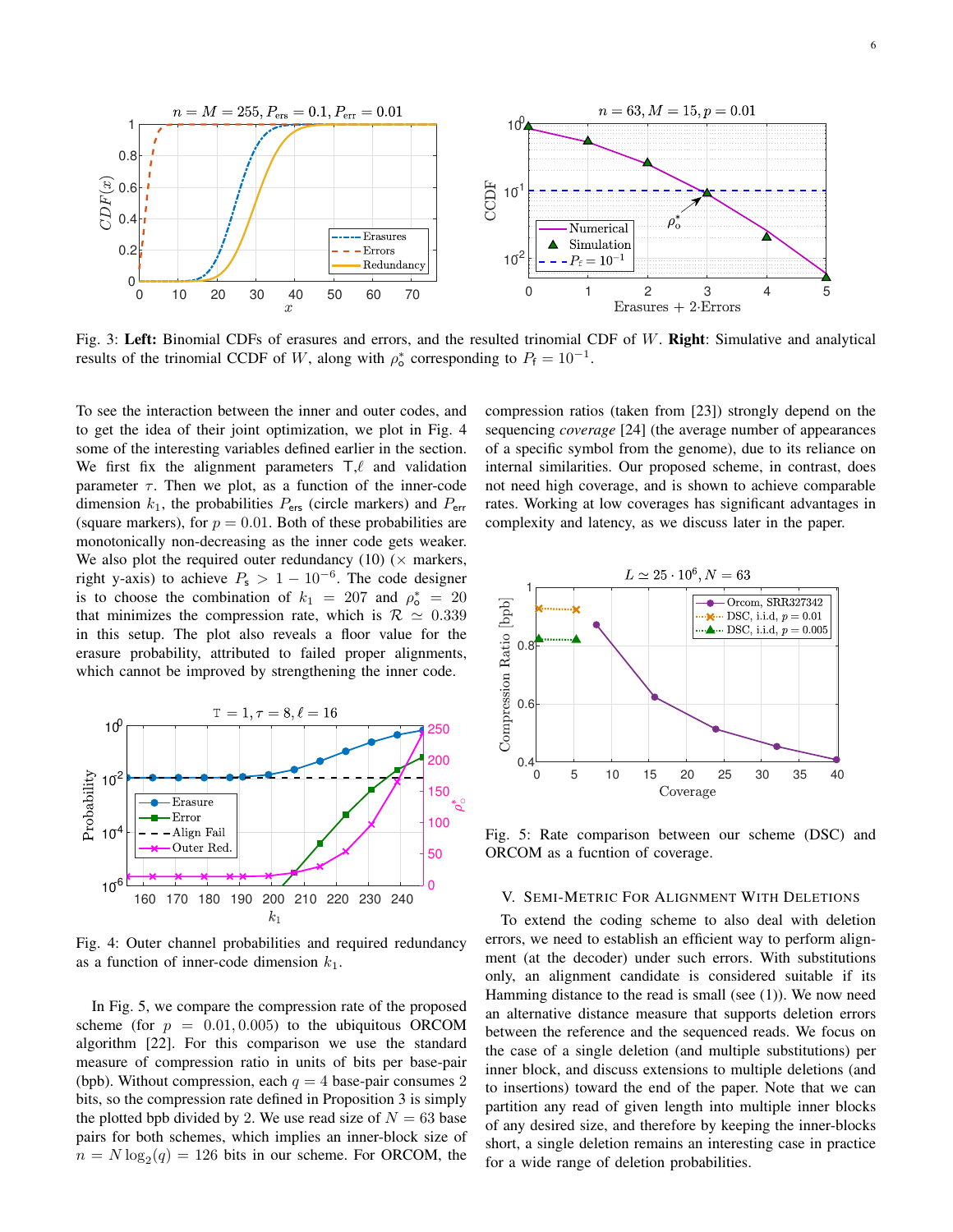

Fig. 6: Illustration of the shift compensating measure and its components, with no substitutions: cumulative distances (left), and their difference (right), with the deletion location minus 1 attaining the maximal difference.

#### *A. Existing Measures*

An immediate candidate for such a measure is the *Levenshtein distance* [25], counting the minimal number of edits (deletions, insertions and substitutions) required to obtain one word from another. Nevertheless, this measure suffers from two main issues in our case: (i.) its complex calculation by dynamic-programming algorithms makes it impractical to evaluate each read along every possible offset in the reference, (ii.) allowing unrestricted error patterns, involving any combination of edits, introduces unfitting alignment candidates.

Another possible measure is the *shifted Hamming distance* [26], which matches each read index with  $r$  adjacent indices in the subsequence considered for alignment. For our purposes, since only deletions (and not insertions) are considered, it is sufficient to use shifts in one direction between the two input subsequences. This can be formalized by

$$
\forall \mathbf{x} \in \Sigma^n, \mathbf{y} \in \Sigma^{n+r} : d_{\mathsf{SH}}(\mathbf{x}, \mathbf{y}) \triangleq \sum_{i=1}^n \bigwedge_{j=0}^r x_i \oplus y_{i+j}, \quad (11)
$$

where  $\wedge$  denotes a logical 'AND' operation, and  $\Sigma^m$  denotes a word of length m from alphabet  $\Sigma$ , and the binary operator ⊕ returns 0 for equal symbols and 1 otherwise. The main issue with this measure is that it allows low distance values from independent shifts between indices, ignoring the special shift structure of index deletion. This causes even random unrelated sequences to be declared close, increasing the number of improper alignments.

## *B. Preliminaries*

The following definitions are the basic building blocks for our proposed distance measure.

Definition 16. (Cumulative Hamming distance) For  $x \in \Sigma^n$ ,  $y \in \mathbf{\Sigma}^{n+r}$ , define, for every  $0 \leq j \leq r$  and every  $0 \leq t \leq n$ ,

$$
\phi_j(\boldsymbol{x},\boldsymbol{y};t) \triangleq \sum_{i=1}^t x_i \oplus y_{i+j},
$$

where  $\oplus$  denotes an addition over  $GF(2)$ . When clear from the context, we will denote  $\phi_i(\mathbf{x}, \mathbf{y}; t) = \phi_i(t)$ .

**Definition 17.** Let  $x \in \Sigma^n$ ,  $y \in \Sigma^{n+r}$ . Define, for every  $0 \leq$  $j \leq r - 1$  and every  $0 \leq t \leq n$ ,

$$
\Delta \phi_j(\boldsymbol{x}, \boldsymbol{y}; t) \triangleq \phi_{j+1}(\boldsymbol{x}, \boldsymbol{y}; t) - \phi_j(\boldsymbol{x}, \boldsymbol{y}; t)
$$
  
= 
$$
\sum_{i=1}^t [x_i \oplus y_{i+j+1}] - [x_i \oplus y_{i+j}],
$$

where by definition  $\Delta \phi_i(\mathbf{x}, \mathbf{y}; 0) = 0$ . Again, when clear from the context, we will denote  $\Delta \phi_i(\mathbf{x}, \mathbf{y}; t) = \Delta \phi_i(t)$ .

# *C. Single-Deletion Shift-Compensating Distance*

We can now introduce the desired measure for underlying Hamming distance between two words, while compensating for a block shift caused by a single deletion occurring in one of them before being transmitted through a substitution channel.

**Definition 18.** Let  $x \in \Sigma^n, y \in \Sigma^{n+1}$ , and let

$$
t^* \triangleq \underset{0 \le t \le n}{\arg \max} \{ \Delta \phi_0(\boldsymbol{x}, \boldsymbol{y}; t) \}. \tag{12}
$$

Then, we define the shift-compensating distance by

$$
\begin{aligned} \delta_{\textbf{s}.\textbf{c}}(\boldsymbol{x},\boldsymbol{y}) &\triangleq \phi_1(\boldsymbol{x},\boldsymbol{y};n) - \phi_1(\boldsymbol{x},\boldsymbol{y};t^*) + \phi_0(\boldsymbol{x},\boldsymbol{y};t^*) \\ &= \phi_1(\boldsymbol{x},\boldsymbol{y};n) - \max_{0 \leq t \leq n}\{\Delta \phi_0(\boldsymbol{x},\boldsymbol{y};t)\} \\ &= \min_{0 \leq t \leq n}\{\phi_1(\boldsymbol{x},\boldsymbol{y};n) - \Delta \phi_0(\boldsymbol{x},\boldsymbol{y};t)\}. \end{aligned}
$$

Note that  $\delta_{s,c}(x, y) \geq 0$ , because  $\phi_1(t)$  is non-decreasing and  $\phi_0(t)$  is non-negative. Let us give some intuition to this measure through a simplified example. Let  $x$  be the word obtained from  $y$  by a deletion occurring in position  $i_{\mathsf{d}}$ . Then,  $x_i = y_i$  for every  $1 \leq i \leq i_{\mathsf{d}}$ , and  $x_i = y_{i+1}$ for every  $i_d \leq i \leq n$ . Therefore  $\phi_0(i_d - 1) = 0$  and  $\phi_1(n) - \phi_1(i_d-1) = 0$ . It follows that  $\phi_1(n) - \Delta \phi_0(i_d-1) = 0$ , and so it is clear that  $(i_d - 1) \in \arg \max_{0 \le t \le n} {\{\Delta \phi_0(t)\}}$ (otherwise implying a negative  $\delta_{s.c}(x, y)$ ). We conclude that: (i) an index maximizing  $\Delta\phi_0$  gives an estimate for the deletion location (up to an ambiguity within a run of the same symbol around the deletion), and (ii) after estimating the deletion location,  $\delta_{s.c}$  gives the combined Hamming distance before and after this estimated location, while shifting the second part of  $x$  to compensate for the deletion. These conclusions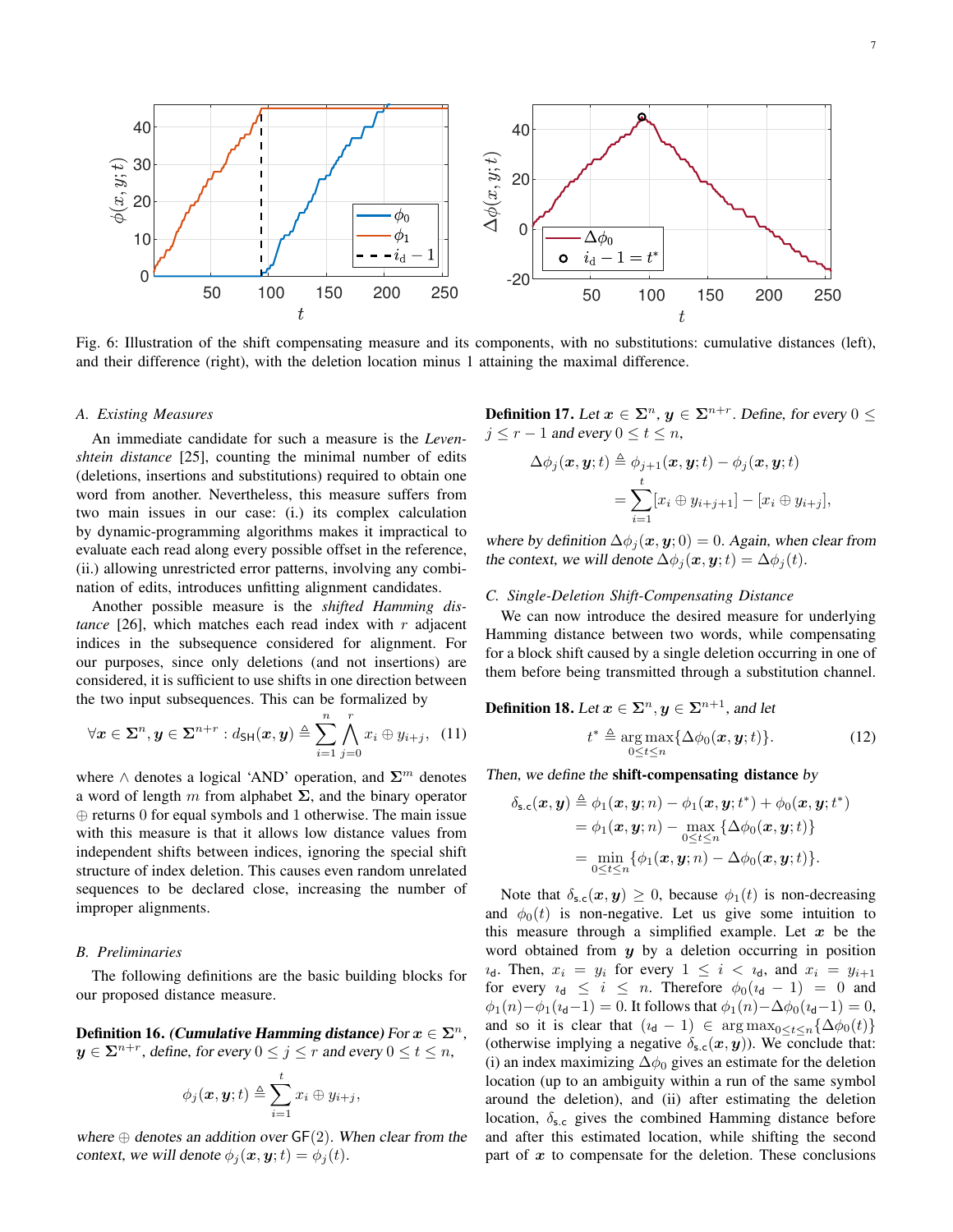are illustrated in Fig. 6, where in the right plot it is evident that  $t^* + 1 = i_d$ , thus locating the likely deletion position. The shift compensating measure sums the increments of  $\phi_0$ (blue) left from  $i_d - 1$  and the increments of  $\phi_1$  (red) right from  $i_d$ , which sum to zero since there are no substitutions. When introducing substitutions, these horizontal segments in  $\phi_0, \phi_1$  will include random increases, with an average slope of p, attributed to the substitutions.

## *D. Similarity Properties*

In this sub-section we formalize the properties of  $\delta_{s.c}$ . First, we examine its relation to the underlying Hamming distance.

**Lemma 19.** Let  $x \in \Sigma^n, y \in \Sigma^{n+1}$ . Let  $y^{[t]}$  denote the word obtained from y by a deletion in index t, for any  $1 \le t \le n+1$ .

Then, 
$$
\delta_{\mathsf{s.c}}(\boldsymbol{x},\boldsymbol{y}) = \min_{1 \leq t \leq n+1} \left\{ d_{\mathsf{H}}(\boldsymbol{x},\boldsymbol{y}^{[t]}) \right\}, \tag{13}
$$

$$
t^* = \underset{1 \leq t \leq n+1}{\arg \min} \left\{ d_{\mathsf{H}}(\bm{x}, \bm{y}^{[t]}) \right\} - 1, \tag{14}
$$

where  $t^*$  is defined in (12).

*Proof:* It holds that

$$
d_{\mathsf{H}}(\boldsymbol{x}, \boldsymbol{y}^{[t]}) = \sum_{i=1}^{t-1} x_i \oplus y_i + \sum_{i=t}^{n} x_i \oplus y_{i+1}
$$
  
=  $\phi_1(\boldsymbol{x}, \boldsymbol{y}; n) - \Delta \phi_0(\boldsymbol{x}, \boldsymbol{y}; t - 1).$ 

Minimizing over  $t - 1 \in \{0, ..., n\}$  we get  $\delta_{s,c}(x, y)$  by definition, and the minimizing argument is exactly  $t^*$ .

It is seen in (13) that  $\delta_{s,c}$  is the most natural distance for this error model: it gives the minimal Hamming distance between  $x$  and any single-deletion version of  $y$ . Importantly, it has a linear calculation complexity making it more practical than other alternatives, such as the Levenshtein distance.

Next, to analyze the new measure's alignment performance, in particular its ability to reject false alignments (thus reducing the count of improper alignments), we study its distribution when evaluated on a *random*  $y$  word unrelated to  $x$ . We first observe that for two independent random words  $x \in \Sigma^n, y \in$  $\sum_{i=0}^{n+1}$ , we can write  $\Delta \phi_0(x, y; t) = \sum_{i=0}^{t} \Delta_i, 1 \leq t \leq n$ , where  $\Delta_0 = 0$ , and  $\{\Delta_i\}_{i=1}^t$  are independent random variables with support  $\{-1, 0, 1\}$  and probabilities  $\{0.25, 0.5, 0.25\}$ , respectively. This type of sum forms a *symmetric random walk with null steps*. Furthermore, we observe that in this case  $\phi_1(x, y; n)$  is a Binomial random variable with  $p = 1/2$ . Based on these observations, we get the following theorem.

**Theorem 20.** Let us denote by  $R_n$  the random variable of  $\delta_{s,c}(x, y)$  for randomly chosen  $x \in \Sigma^n, y \in \Sigma^{n+1}$ . Then,

$$
P(R_n = r) =
$$
  

$$
\frac{1}{4^n} \sum_{m=0}^{n-r} \sum_{t=m}^{n} \sum_{k=0}^{n-m} \sum_{w=0}^{k} \sum_{l=0}^{t-1} A_1(t, w, m, l) \sum_{v=0}^{n-t-(k-w)} A_2(v, t, k-w, r-l),
$$

where we defined

$$
A_1(t, w, m, l) \triangleq \frac{m}{t} \cdot \binom{t}{\alpha, \alpha + m, \beta, w - \beta},
$$

$$
A_2(v, t, k - w, r - l) = \frac{v + 1}{\gamma + v + 1} {n - t \choose \gamma, \gamma + v, \eta, k - w - \eta},
$$
  
for  $\alpha \triangleq (t - w - m)/2, \beta \triangleq l - \alpha, \gamma \triangleq (n - t - (k - w) - v)/2, \eta \triangleq r - l - \gamma$ , and  ${n \choose u_1, u_2, ..., u_m} \triangleq \frac{z!}{u_1! u_2! \dots u_m!}$ , the multinomial coefficient.

*Proof:* The full proof is given in Appendix C. We include a sketch here. To count the number of sequence pairs that have  $\delta_{s,c}(x, y) = r$ , we classify the pairs according to several variables appearing as summation indices. The primary variables are t that is the value  $t^*$  calculated in (12), and m that is  $\Delta\phi_0(x, y; t^*)$ . Given  $t, m$ , we count the number of random walks of  $\Delta_i$  that attain a global maximum of m at time  $t$ , and for each such walk expand the number of sequence pairs that have distance  $r$ . The variables  $k$  and  $w$  count the number of zeros of the random walk in total and until time t, respectively. The remaining summation indices are weight variables: l for the subsequence  $x_i \oplus y_i$  until time t, and v for the subsequence  $x_i \oplus y_{i+1}$  thereafter. A full formal proof is given in Appendix C.

We plot in Fig. 7 the distribution (CDF) of  $R_n$  for  $n = 18$ obtained by Theorem 20. To validate the theoretical result, we include in the plot the empirical distribution collected from random sequences. We also show, in comparison, the CDF of the shifted-Hamming distance given in (11), demonstrating the significant advantage of  $\delta_{s.c}$  in obtaining low  $R_n$  values for unrelated sequences.



Fig. 7: CDF of the proposed S.C measure (analytical and empirical) on unrelated sequences in comparison to the previously proposed shifted Hamming distance (S.H).

#### *E. Metric-Like Properties*

In this section we show that our distance meets most of the conditions for being a metric. More specifically, we define a *semi-metric*, which has all the properties of a standard metric [27], short of a single technical property, and prove that our distance meets this definition.

Let us denote  $\Sigma_a^b \triangleq \bigcup_{m=a}^b \Sigma^m$ , that is the set of all words with entries from  $\Sigma$  and lengths m satisfying  $a \le m \le b$ .

**Definition 21.** (Multi-length semi-metric) For every  $0 < a \leq$ *b*, the function d :  $\Sigma_a^b \times \Sigma_a^b \rightarrow [0, \infty)$  is called an  $[a, b]$ -length semi-metric if it satisfies: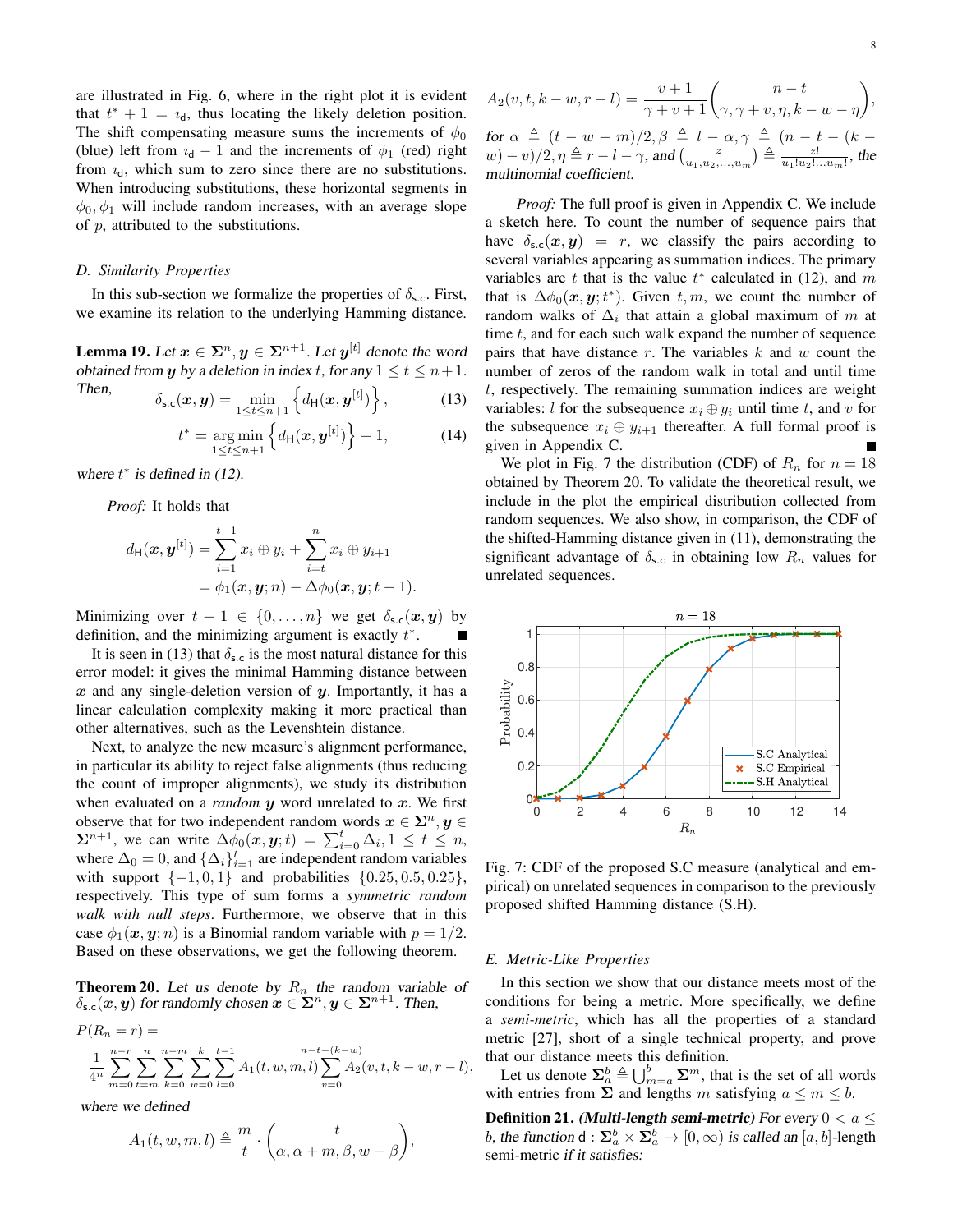- 1)  $\forall x, y \in \Sigma_a^b : d(x, y) = d(y, x)$  (symmetry).
- 2)  $\forall x, y, z \in \Sigma_a^b : \mathsf{d}(x, y) \leq \mathsf{d}(x, z) + \mathsf{d}(z, y)$  (triangle inequality).
- 3) Let  $\mathcal{Y}_0^m(x) = \{y \in \Sigma^m : d(x,y) = 0\}$ . Then for every  $\boldsymbol{x} \in \Sigma^n$  we have  $\mathcal{Y}_0^m(\boldsymbol{x}) = S_{|n-m|}(\boldsymbol{x})$ , as some determisitic set depending only on  $|n-m|$  and the word x, such that  $S_0(x) = \{x\}$  (generalized identity of indiscernibles).

These properties exactly define a standard metric except for the generalization of the known identity of indiscernibles [28], which will be useful as described after Proposition 23.

We now use  $\delta_{s,c}$  to form a natural symmetric distance, which is proved to be such a semi metric.

**Definition 22.** Let  $x, y \in \Sigma_n^{n+1}$ . The **shift-compensating** distance is defined by

$$
d_{\text{o.c}}(\boldsymbol{x}, \boldsymbol{y}) \triangleq \begin{cases} d_{\text{H}}(\boldsymbol{x}, \boldsymbol{y}) & , |\boldsymbol{x}| = |\boldsymbol{y}| \\ \delta_{\text{s.c}}(\boldsymbol{x}, \boldsymbol{y}) & , |\boldsymbol{x}| = |\boldsymbol{y}| - 1 \\ \delta_{\text{s.c}}(\boldsymbol{y}, \boldsymbol{x}) & , |\boldsymbol{x}| = |\boldsymbol{y}| + 1 \end{cases}.
$$

**Proposition 23.** The distance  $d_{s,c}(\cdot, \cdot)$  is an  $[n, n + 1]$ -length semi-metric for any  $n > 0$ .

*Proof:* We follow the conditions in Definition 21. We denote by  $D_1(x)$ ,  $I_1(x)$  the deletion and insertion balls of radius 1 of  $x$ , respectively.

- 1) Based on Hamming distance properties we have  $y_0^n(x) =$  $\{x\}$ . For some  $y \in \Sigma^{n+1}$ , based on Lemma 19, we have  $\delta_{\mathsf{s.c}}(\bm{x},\bm{y})=0$  if and only if  $\exists t : d_{\mathsf{H}}(\bm{x},\bm{y}^{[t]})=0$ , i.e.  $\bm{x} \in$  $D_1(y)$ . Since the latter occurs if and only if  $y \in I_1(x)$ , we get  $y_0^{n+1}(\mathbf{x}) = I_1(\mathbf{x}) = I_{|\mathbf{y}|-|\mathbf{x}|}(\mathbf{x})$ .
- 2) The symmetry  $d_{s,c}(x, y) = d_{s,c}(y, x)$  is immediate from the definition.
- 3) For the Hamming distance, the triangle inequality holds. For  $|y| = |x| + 1$  we examine two cases: (i.) Let z be some word such that  $|z| = |x|$ , then

$$
d_{s,c}(z, y) = \min_{1 \leq t \leq n+1} \{ d_{\mathsf{H}}(z, y^{[t]}\} = d_{\mathsf{H}}(z, y^{[t_1]}),
$$

where  $t_1$  is the minimizing index, and so

$$
d_{\mathsf{s.c}}(\boldsymbol{x},\boldsymbol{y}) \leq d_{\mathsf{H}}(\boldsymbol{x},\boldsymbol{y}^{[t_1]}) \leq d_{\mathsf{H}}(\boldsymbol{x},\boldsymbol{z}) + d_{\mathsf{H}}(\boldsymbol{z},\boldsymbol{y}^{[t_1]})
$$
  
=  $d_{\mathsf{s.c}}(\boldsymbol{x},\boldsymbol{z}) + d_{\mathsf{s.c}}(\boldsymbol{z},\boldsymbol{y}).$ 

(ii.) Let z be some word such that  $|z| = |y|$ . Similar to the former case  $d_{s,c}(x, z) = d_H(x, z^{[t_2]})$ . Furthermore, for every  $1 \leq t \leq n+1$  we have  $d_{\mathsf{H}}(\bm{y}^{[t]},\bm{z}^{[t]}) \leq d_{\mathsf{H}}(\bm{y},\bm{z}),$ since an index is discarded in summation. Therefore,

$$
d_{s,c}(x,y) \leq d_{\mathsf{H}}(x,y^{[t_2]}) \leq d_{\mathsf{H}}(x,z^{[t_2]}) + d_{\mathsf{H}}(z^{[t_2]},y^{[t_2]})
$$
  
=  $d_{s,c}(x,z) + d_{\mathsf{H}}(z^{[t_2]},y^{[t_2]})$   
 $\leq d_{s,c}(x,z) + d_{s,c}(z,y).$ 

Hence,  $\forall x, y, z \in \Sigma_n^{n+1}$ , the triangle inequality holds.

The generalized identity of indiscernibles with  $y_0^{n+1}(\boldsymbol{x}) =$  $I_1(x)$  captures well the fact that multiple length- $(n + 1)$ sequences are 1 deletion and 0 substitutions away from a length-n alignment target  $x$ , having 0 distance as  $x$  itself.

# VI. EXTENDING THE SCHEME TO SINGLE-DELETION MULTIPLE-SUBSTITUTIONS

# *A. Channel Model*

In this section we extend the difference channel model to *single-deletion multiple-substitutions* in each read.

That is, for each read  $x^{(i)}$  there exists an index  $k_i$  such that the read is obtained from  $y^{(i)} = Y_{k_i}, \dots, Y_{k_i+n-1}, Y_{k_i+n}$ , of length  $n + 1$ , by a single deletion and a certain number of substitutions. Equivalently, there is an integer  $j_{d_i}$  such that

$$
\boldsymbol{x}^{(i)}=\tilde{X}_{k_i},\ldots,\tilde{X}_{k_i+j_{d_i}-2},\tilde{X}_{k_i+j_{d_i}},\ldots,\tilde{X}_{k_i+n-1},\tilde{X}_{k_i+n},
$$

where  $X$  is the result of Y passing through a substitution channel. In this model we have: (i) the  $j_d$ -th index with respect to the substring, i.e. the  $k_i+j_d-1$  with respect to the sequence, is deleted, and (ii) the last symbol in  $\tilde{\mathbf{X}}^{(i)}$ , i.e.  $X_{k_i+n}$  is observed, keeping the length of the sequencer's output as  $n$ . This error model represents two equivalent scenarios: (i) the sequencer 'misses' a symbol, while unknowingly keeping on sequencing an extra symbol to keep the length as defined, and (ii) the reference  $Y$  includes an insertion with respect to the sequenced genome due to genomic diversity. These result in the same relation between  $x^{(i)}$  and  $y^{(i)}$ , and in both the *sequencer is unaware whether a deletion occured or not*.

# *B. Alignment with Single-Deletion*

A modification to the pre-decoding alignment described in Section II-C is required in order to deal with a potential deletion error in every read. This is done by simply replacing the Hamming distance with the proposed shift compensating distance. To deal with the non-consecutive read identifier used for alignment, the calculation of  $\phi_i(\mathbf{x}, \mathbf{y})$  is easily extended to non-consecutive indices  $1 \leq i_1 < i_2 < \cdots < i_\ell$  by

$$
\phi_j^{'}(\boldsymbol{x},\boldsymbol{y};t)=\sum_{k=1}^tx_{i_k}\oplus y_{i_k+j},\;\;\text{for}\;\;0\leq t\leq\ell.
$$

Where consecutive index shifts (not restricted to the subset of indices sent to the decoder) are used only in  $y$ , thus are available to the decoder. Denoting  $\Delta \phi'_j \triangleq \phi'_{j+1} - \phi'_j$ ,  $\delta'_{s,c}$  is now the corresponding modification of Definition 18:

$$
\delta'_{\mathsf{s.c}}(\boldsymbol{x},\boldsymbol{y}) \triangleq \min_{0 \le t \le \ell} \{ \phi'_1(\boldsymbol{x},\boldsymbol{y};\ell) - \Delta \phi'_0(\boldsymbol{x},\boldsymbol{y};t) \}.
$$
 (15)

We now show an important property similar to Lemma 19, showing that  $\delta'_{s.c}$  captures the *read identifiers'* Hamming distance to the closest single-deletion vector.

**Lemma 24.** Let  $z \in \Sigma^n$  be the word obtained from  $y \in \Sigma^{n+1}$ by a deletion in some index  $u_d$ , and let  $x \in \Sigma^n$  be an arbitrary word. Then,

$$
\delta'_{\mathsf{s.c}}(\boldsymbol{x},\boldsymbol{y}) \leq d_{\mathsf{H}}(f_{\ell}(\boldsymbol{x}),f_{\ell}(\boldsymbol{z})). \tag{16}
$$

*Proof:* We have

$$
\phi_1'(\boldsymbol{x}, \boldsymbol{y}; \ell) - \Delta \phi_0'(\boldsymbol{x}, \boldsymbol{y}; t) \n= \sum_{k=1}^t x_{i_k} \oplus y_{i_k} + \sum_{k=t+1}^{\ell} x_{i_k} \oplus y_{i_k+1} = d_{\mathsf{H}}(f_{\ell}(\boldsymbol{x}), f_{\ell}(\boldsymbol{y}^{[i_{t+1}]})).
$$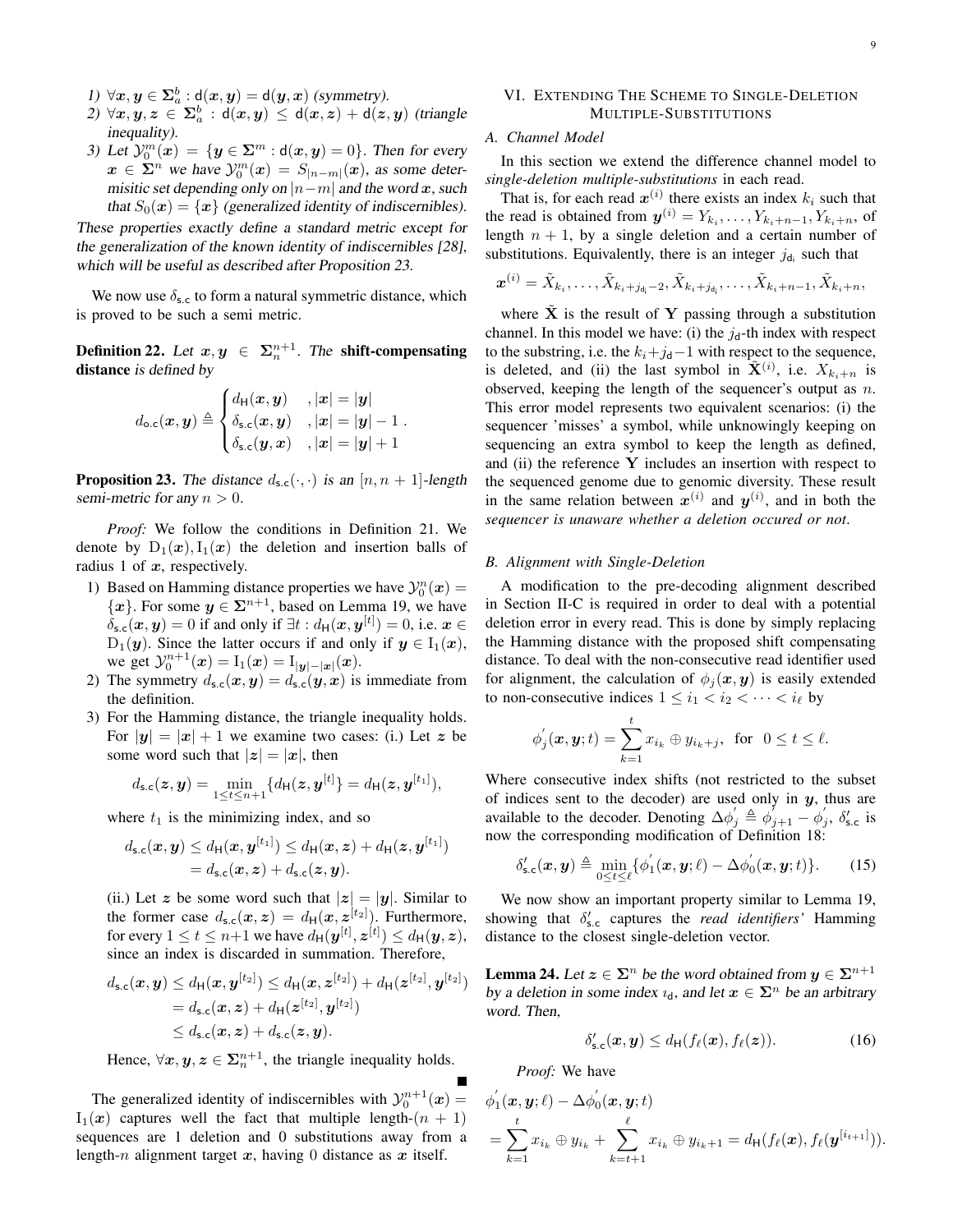Since  $\delta'_{s,c}(x, y)$  is obtained by the minimization of this expression with respect to t, we get  $\delta'_{s,c}(x, y)$  =  $d_{\mathsf{H}}(f_{\ell}(\boldsymbol{x}),f_{\ell}(\boldsymbol{y}^{[i_{t^{*}+1}]})) \quad \quad \leq \quad \quad d_{\mathsf{H}}(f_{\ell}(\boldsymbol{x}),f_{\ell}(\boldsymbol{y}^{[i_{t'+1}]})) \quad \quad \equiv \quad$  $d_H(f_\ell(\bm{x}), f_\ell(\bm{y}^{[i_d]})),$  where t' is the unique index such that  $i_{t'} < i_{d} \leq i_{t'+1}$ . From this the statement follows. Г

**Definition 25.** Let  $x \in \Sigma^n$ , and let  $y \in \Sigma^{n+1}$  be taken from some offset in Y. We say that y matches  $x$  if  $\delta'_{s,c}(x,y) \leq T$ , for some integer distance threshold T.

Now, by aligning the read identifier  $w^{(i)}$  to Y, each such *match* yields a length- $(n+1)$  candidate  $\bar{y}^{(i,j)}$ , and all matches form the set  $Y^{(i)}$ . This view readily captures reads without deletions, which can be modeled as deleting the  $(n + 1)$ -th index of  $\bar{y}^{(i,j)}$ .

# *C. Generating Sub-Candidates for Each Alignment Candidate*

In contrast with the substitutions-only scheme, we now need to account for a deletion in  $\bar{y}^{(i,j)}$  before decoding. Toward that, the extended scheme generates a list of sub-candidates  $\{\bar{\mathbf{y}}_{s}^{(i,j)}\}$ , according to the following procedure. Define  $\chi$  to be a global integer tolerance parameter, and denote by  $t \in$  $\{0, \ldots, \ell\}$  the value of  $t^*$  that minimized  $\phi'_1 - \Delta \phi'_0$  in (15) to obtain  $\delta'_{s,c}(\boldsymbol{x},\bar{\boldsymbol{y}}^{(i,j)})$ . We denote here  $[a,b] \triangleq \{a,a+1,\ldots,b\}$ , and  $(a, b] \triangleq \{a + 1, \ldots, b\}$ . Then the set  $\{\bar{y}_{s}^{(i,j)}\}$  is defined by all deletion indices  $\tau$  that satisfy the following:

$$
\tau \in \mathcal{I}_{\chi}(t) \triangleq \begin{cases} (i_{t-\chi}, i_{t+\chi+1}] & , \chi < t < \ell - \chi - 1 \\ [1, i_{t+\chi+1}] & , 0 \le t \le \chi \\ (i_{t-\chi}, n+1] & , \ell - \chi - 1 \le t \le \ell \end{cases}, (17)
$$

that is, all deletions within  $2\chi + 1$  intervals of the read identifier's indices around  $t$ , with exceptions at the extremal indices. For  $\chi = 0$ , i.e. no tolerance, we have  $\mathcal{I}_0(t) = (i_t, i_{t+1}],$ whereas for  $\chi \ge \max\{t, \ell - t\}$  we have  $\mathcal{I}_{\chi}(t) = [1, n+1],$  i.e.,  $\{\bar{\bm{y}}_s^{(i,j)}\} = \mathrm{D}_1(\bar{\bm{y}}^{(i,j)})$ , where  $\mathrm{D}_1(\cdot)$  denotes the single-deletion ball. It is motivated to use  $\chi > 0$  because due to substitutions, the true deletion index in  $\bar{y}^{(i,j)}$  may fall outside its estimated interval defined by t. The value of  $\chi$  controls the number of vectors qualifying to recover  $x^{(i)}$  by inner-code decoding, and it may be set to best balance successful recovery from the proper alignments with effective rejection of false candidates.

## *D. Inner-code Decoding with Multiple Sub-Candidates*

Recall from Section III-B that in the substitutions-only scheme each candidate  $\bar{y}^{(i,j)}$  is passed to inner-code decoding and validation. Now with deletions, we need to decode and validate a *set of sub-candidates*  $\{\bar{y}_{s}^{(i,j)}\}$ . To see how this should be done, we note the following observation.

**Observation 26.** Let  $z^{[k]} \in D_1(z)$ , and let  $x = z^{[i_d]}$ . Then, for  $e_i \triangleq z_i \oplus z_{i+1},$  $\boldsymbol{x}_{i} \oplus \boldsymbol{z}^{[k]}_{i} =$  $\int_0^{\infty}$ ,  $i < \min(k, i_d)$  or  $i \geq \max(k, i_d)$  $e_i$ , otherwise<br>  $e_i$ , otherwise

This means that if  $i_d$  is the actual deletion index and k is the one chosen for some sub-candidate, this mismatch may

| у:                   | $x_1$          | $x_2$          | X <sub>3</sub> | X <sub>4</sub> | X <sub>5</sub> | X <sub>6</sub> | X <sub>7</sub> | $x_8$          | X <sub>9</sub> |  |
|----------------------|----------------|----------------|----------------|----------------|----------------|----------------|----------------|----------------|----------------|--|
| х:                   | $x_1$          | $x_2$          | X <sub>3</sub> | X4             | $X_6$          | X <sub>7</sub> | X8             | X9             | -              |  |
| Candidates           |                |                |                |                |                |                |                |                |                |  |
| $z^{(1)}$ :          | $x_2$          | X <sub>3</sub> | X <sub>4</sub> | X <sub>5</sub> | X <sub>6</sub> | X <sub>7</sub> | $x_8$          | Xg             |                |  |
| $z^{(2)}$ :          | $x_1$          | X <sub>3</sub> | $X_4$          | X <sub>5</sub> | $X_6$          | $x_7$          | X <sub>8</sub> | X <sub>9</sub> | -              |  |
| $z^{(3)}$ :          | $x_1$          | $x_2$          | X4             | x <sub>5</sub> | $X_6$          | X <sub>7</sub> | X8             | X <sub>9</sub> | -              |  |
| $z^{(4)}$ :          | $x_1$          | $x_2$          | X <sub>3</sub> | X <sub>5</sub> | $X_6$          | X <sub>7</sub> | X <sub>8</sub> | X <sub>9</sub> |                |  |
| $z^{(5)}$ :          | $X_1$          | $x_2$          | Xз             | X <sub>4</sub> | X <sub>6</sub> | X <sub>7</sub> | X <sub>8</sub> | X <sub>9</sub> |                |  |
| $z^{(6)}$ :          | X <sub>1</sub> | $x_2$          | Xз             | X <sub>4</sub> | X <sub>5</sub> | X <sub>7</sub> | X <sub>8</sub> | X <sub>9</sub> | -              |  |
| $z^{(7)}$ :          | $X_1$          | $x_2$          | Xз             | X <sub>4</sub> | X <sub>5</sub> | $X_6$          | X <sub>8</sub> | X <sub>9</sub> | -              |  |
| $z^{(8)}$ :          | $X_1$          | $x_2$          | X <sub>3</sub> | $X_4$          | x <sub>5</sub> | $X_6$          | $x_7$          | X <sub>9</sub> | ۰              |  |
| $\mathbf{z}^{(9)}$ : | $X_1$          | $x_2$          | $x_3$          | X <sub>4</sub> | X <sub>5</sub> | $X_6$          | X <sub>7</sub> | $X_8$          | -              |  |

Fig. 8: Illustration of the error regions (in red) for different vectors within a deletion ball, where  $x = z^{(5)}$ .

introduce errors only in the region between those two indices, defined as the *error region*, as illustrated in Fig. 8.

By introducing substitutions to x, an i.i.d set  $\delta_i \sim \text{Bern}(p)$ is simply added to  $x_i \oplus z_i^{[k]}$ , where typically  $p \ll 1/2$ . Hence it is likely that for the proper alignment of  $x^{(i)}$  multiple subcandidates with deletion indices close to  $i_d$  will correctly decode to  $x^{(i)}$ . This motivates the following treatment of  $\{\bar{y}^{(i,j)}_s\}$ in the modified scheme. For every candidate  $\bar{y}^{(i,j)} \in Y^{(i)}$ : (i.) Decode and validate every sub-candidate  $u \in \{\bar{y}_{s}^{(i,j)}\},$ (ii.) store any  $v$  that was successfully decoded and validated, and the number of its appearances  $A(v)$  along the decoding instances in  $\{\bar{y}_s^{(i,j)}\}$ , (iii.) apply a majority rule

$$
Maj(\mathcal{V}) = \begin{cases} \boldsymbol{v}^* & , \forall \boldsymbol{v} \in \mathcal{V} \setminus \{\boldsymbol{v}^*\} : A(\boldsymbol{v}^*) > A(\boldsymbol{v}) \\ \emptyset & , \text{there exist no such } \boldsymbol{v}^* \end{cases} . \tag{18}
$$

From this point,  $v^*$  takes the place of v as defined in the decoding of Construction 1, and the rest of the decoding process is unaltered. Note that the encoding process is also unchanged. The modified decoding process is summarized in Algorithm 3. The derivation of outer channel probabilities can be done similarly to the analysis in Section IV.

# *E. Analysis of Alignment Performance*

We now evaluate the probability that a sub-sequence  $y$ matches  $x$  (Definition 25) for proper and improper alignments.

**Lemma 27.** The probability  $Q_{a.s}^{(p)}$  of the proper alignment being found satisfies  $\mathcal{Q}_{\text{a.s}}^{(p)} \geq F_{\text{b}}(\ell, p, T) = Q_{\text{a.s.}}^{(p)}$ .

*Proof:* Let  $1 \leq i_d \leq n+1$  be the index in which the deletion occurred in  $y$ . Let  $z$  be the word obtained from  $y$  by a deletion in  $i_d$  and no substitutions. By Lemma 24 we have

$$
P(\delta'_{\text{s.c}}(\boldsymbol{x},\boldsymbol{y})\leq T)\geq P(d_{\text{H}}(f_{\ell}(\boldsymbol{x}),f_{\ell}(\boldsymbol{z}))\leq T).
$$

By definition,  $x, z$  are related through the substitution channel alone, hence  $P(d_H(f_\ell(\boldsymbol{x}), f_\ell(\boldsymbol{z})) \leq T) = F_b(\ell, p, T).$ 

In Fig. 9 we show simulation results of alignment and innerdecoding success probability of the proper alignment for the original (Algorithm 2) and modified (Algorithm 3) schemes, as a function of the deletion fraction out of the total number of edits. For both curves, we use the same inner code with parameters  $[127-\ell, 106-\ell, 7]$ ,  $\ell = 28$ , while only modifying the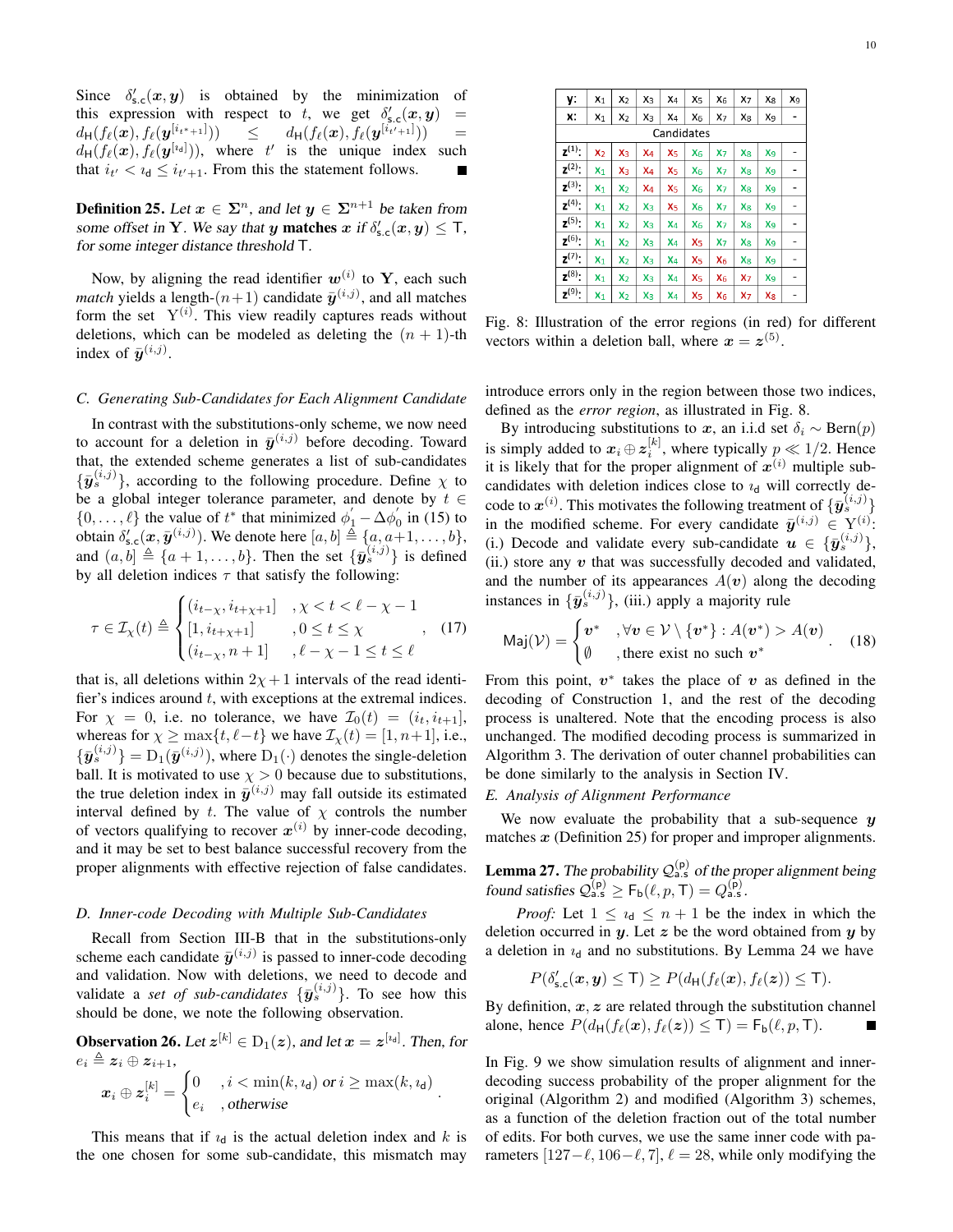Algorithm 3: Decoding Construction 1 with Deletions

Input:  $\mathcal{E}\left(\{\bm{x}^{(i)}\}_{i=1}^M\right)$  ,  $\mathbf{Y}, \mathsf{H}_1, \bar{\mathsf{H}}_2, \mathsf{H}_{\mathsf{c}}, \mathbf{H}_{\mathsf{o}}$ for  $1 \leq i \leq M$  do Align  $w^{(i)}$  over Y, and form  $Y^{(i)}$ Set 'found'  $\leftarrow 0$  $\mathbf{for}\;1\leq j\leq|\mathrm{Y}^{(i)}|$   $\mathbf{do}\;$  // Inner Decoding Set  $V = \emptyset$ for *every*  $\boldsymbol{u} \in \{\bar{\boldsymbol{y}}^{(i,j)}_{s}\}$  do Decode  $\mathbf{v} = \mathcal{D}_1(\mathbf{u}_\mathcal{I}, \mathbf{s}_1^{(i)})$ Calculate  $\hat{s}_2^{(i)} = \bar{H}_2 v^T$ **if**  $\hat{\boldsymbol{s}}_{2}^{(i)}=\boldsymbol{s}_{2}^{(\bar{i})}$  **then** // Validation  $\mathcal{V} \leftarrow \mathcal{V} \cup \{\bm{v}\}$  $A(v) = A(v) + 1$  $\bm{v}^* = \mathsf{Maj}(\mathcal{\acute{V}})$  (Eq. 18) if  $v^* \neq \emptyset$  then // Appropriate candidate if  $'found' = 0$  then Calculate  $\mathbf{b}^{(i)} = \mathsf{H}_{\mathsf{c}}(\mathbf{v}^*)^T$ Set 'found'  $\leftarrow$  1 else // More Than One Candidate Set  $b^{(i)} = \otimes$ , break if *'found'* = 0 then // No Candidates Set  $\boldsymbol{b}^{(i)}=\boldsymbol{\otimes}$ // Outer Decoding Decode  $\underline{\hat{a}} = \mathcal{D}_{\mathbf{o}}(\underline{b}, \mathbf{S}),$  where  $\underline{b} = [\boldsymbol{b}^{(1)}, \dots, \boldsymbol{b}^{(M)}]$ for  $1 \leq i \leq M$  do // Inverse Mapping Map  $\hat{\boldsymbol{x}}_{\mathcal{I}}^{(i)} = \mathcal{F}_{\text{H}}([\boldsymbol{s}^{(i)}, \hat{\boldsymbol{a}}^{(i)}])$ Reconstruct  $\hat{x}^{(i)}$  from  $\hat{x}^{(i)}_{\tau}$  $\overset{(i)}{\mathcal{I}}, \bm{w}^{(i)}$ Output:  $\{\hat{\bm{x}}^{(i)}\}_{i=1}^M$ 

(sub)-candidate selection and the inner-decoding procedures, as described earlier in the section and in Algorithm 3. It can be seen clearly that the modified scheme can much better handle deletion errors with significant fractions.



Fig. 9: Simulation results of alignment+inner-decoding success probability of the proper alignment for the original and modified schemes.

For a simplified calculation of improper-alignment probability, we neglect sub-sequences overlapping with the proper alignment, as for large  $L$  these are rare cases. Then, the analysis of Theorem 20 fully captures the misalignment probability, with the threshold T.

**Lemma 28.** The probability  $Q_{a.s}^{(i.p)}$  of an improper alignment being randomly accepted satisfies

$$
\mathcal{Q}_{\mathsf{a}.\mathsf{s}}^{(\mathsf{i}.\mathsf{p})} \simeq P(R_{\ell} \leq \mathsf{T}).
$$

# *F. Inner Decoding Analysis*

For the inner-decoding probabilities, we define similar probabilities  $\mathcal{P}_{\text{mix}}, \mathcal{P}_{\text{succ}}, \mathcal{P}_{\text{f.a}}, \mathcal{P}_{\text{rei}}$ , as in Definitions 8, 9, but apply them to  $v^*$  from Algorithm 3 instead of the original  $v$ . By doing so, we take into account the majority rule result for each set of sub-candidates.

Lemma 29. The modified misvalidation probabilities satisfy:

$$
\mathcal{P}_{\mathsf{miv}}^{(\mathsf{i},\mathsf{p})} \le \frac{V_{n_\ell}(t_1) \cdot (n_\ell+1)}{2^{n+1-k_2}} = \frac{n_\ell+1}{2} \cdot P_{\mathsf{miv}}^{(\mathsf{i},\mathsf{p})}, \mathcal{P}_{\mathsf{miv}}^{(\mathsf{p})} \lesssim \mathcal{P}_{\mathsf{miv}}^{(\mathsf{i},\mathsf{p})}.
$$

*Proof:* A necessary condition for misvalidation is that in the single-deletion ball around  $y \in \Sigma^{n+1}$  there is a word in  $\mathcal{C}_2^{[*]}(\tau_1, v)$  (\* represents some particular coset of  $\mathcal{C}_2$ ; recall definition from (2)). Equivalently,  $y$  is in the single-insertion ball of at least one vector in  $\mathcal{C}_2^{[*]}(t_1, v)$ . Hence the number of such y vectors is upper bounded<sup>1</sup> by  $\left| C_2^{[*]}(t_1, v) \right| \cdot |I_1(v)|$ . Normalizing by the number of y vectors  $2^{n_{\ell}+1}$  and substituting  $|I_1(v)| = n_\ell + 1$  we get the first statement. The second statement follows from the same arguments as in Lemma 10.

Lemma 30. The following hold for the modified inner decoding probabilities:

$$
\mathcal{P}_{\text{suc}}^{(p)} \simeq \mathsf{F}_{\mathsf{b}}(n_{\ell}, p, t_1), \mathcal{P}_{\text{suc}}^{(i,p)} \simeq \mathsf{F}_{\mathsf{b}}(n_{\ell}, 1/2, t_1),
$$
  

$$
\mathcal{P}_{\mathsf{f,a}}^{(\mathsf{x})} \simeq \left(1 - \mathcal{P}_{\text{suc}}^{(\mathsf{x})}\right) \cdot \mathcal{P}_{\text{miv}}^{(\mathsf{x})},
$$
  

$$
\mathcal{P}_{\mathsf{rej}}^{(\mathsf{x})} \simeq \left(1 - \mathcal{P}_{\text{suc}}^{(\mathsf{x})}\right) \cdot \left(1 - \mathcal{P}_{\text{miv}}^{(\mathsf{x})}\right).
$$

*Proof:* Similar considerations as in Lemma 11 are used, with modification of the misvalidation probability to  $\mathcal{P}_{\text{mix}}$ .

Calculating the outer channel probabilities can now be done as in Section IV, using the modified probabilities.

# VII. COMPRESSION COST MODELING

The main advantage of the proposed compression scheme is its simple encoding operations, which suit deployment on systems where the transmitter-side hardware is limited in resources. To better understand and evaluate this potential advantage, in this section we define a simple model for three central performance figures: total communication and computation costs, latency, full-delivery time and storage cost. The model is extremely simplified, provided for the purpose of high-level comparison of compression methods, and not for comparing specific compression tools.

## *A. Three Processing Steps*

A compressor processes  $n$ -symbol reads from a genome sequence of  $L$  symbols. The processing pipeline comprises three steps: 1) sequencing, 2) encoding, and 3) transmission. Sequencing is the operation of accumulating reads output from the sequencer; encoding is the operation of mapping reads to a compressed format; transmission is the operation of sending the encoded reads to the remote site. Following the third step, the reads become available to the receiver (after decompression), and the transmitter may discard the reads.

<sup>1</sup>The actual number may be smaller due to overlaps between the insertion balls.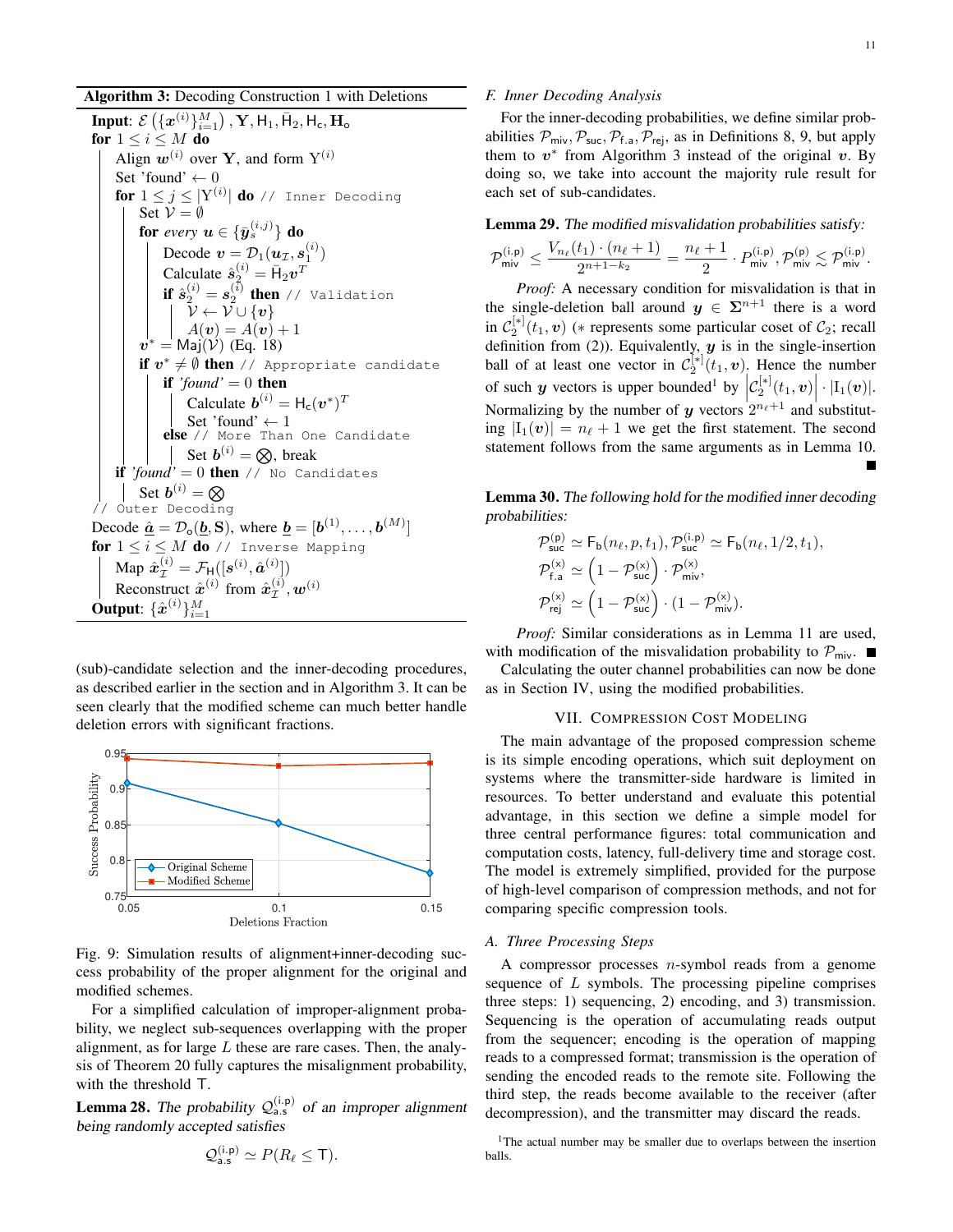# *B. Total Compression Costs*

Firstly, we want to measure the total costs of communication and computation expended by the compressing node. Let G be the *total number of reads* sequenced from the genome sequence.  $c \triangleq nG/L$  is commonly called the *sequencing coverage*. The total *communication cost* of the compression scheme in units of read transmissions is  $GR$ , where  $\mathcal R$  is the compression rate. For the *computation cost*, we define  $\alpha \geq 1$  as the average number of times a read is accessed by the encoder during runtime. This gives a simple accessbased model for the total computation cost (in units of read accesses) of

$$
c_{\text{tot}} = G\alpha. \tag{19}
$$

## *C. Compression Latency and Delivery Time*

Next, we want to evaluate the compression latency, defined as the time from starting the sequencing until all reads are delivered to the remote node. Each compressor has an *input block-size* parameter C counting the number of reads it accumulates before starting compression. Then the duration of the sequencing step is  $C_t$ , where  $t<sub>S</sub>$  is the time to sequence a single read. The *compressed block size* is  $b = C\mathcal{R}$ . The duration of the transmission step is  $bt<sub>T</sub>$ , where  $t<sub>T</sub>$  is the time to transmit a single (uncompressed) read. The duration of the encoding step can be obtained using the simple accessbased model with the parameter  $\alpha$  as  $C\alpha t_A$ , where  $t_A$  is the time to access a single read in memory. Since these three durations need to happen in series, summing them up gives the compression latency of a single input block

$$
t_{\mathsf{B}} = C(t_{\mathsf{S}} + \alpha t_{\mathsf{A}}) + b t_{\mathsf{T}}.\tag{20}
$$

The full-delivery time, measured between starting the sequencing and completing the transmission of the last compressed read, depends on the value of  $t_{\text{B}}$ , but also on the number of input blocks  $G/C$ . Since the three processing steps (sequencing, encoding, transmission) can run in parallel to each other (on different blocks), the full-delivery time equals

$$
t_{\text{tot}} = t_{\text{B}} + (G/C - 1)\max(Ct_{\text{S}}, C\alpha t_{\text{A}}, bt_{\text{T}}). \tag{21}
$$

The full-delivery time equals the latency of one block (first term), plus the duration of the longest step for  $G/C - 1$ additional blocks (second term). The durations of the two other steps are embedded in parallel to this interval, thus their times are not added to the full-delivery time – see example in Fig 10.

# *D. Storage Cost*

Another potentially scarce resource is the storage space needed to execute the read compression. A compressor uses a size  $S$  space (in units of read size) to hold side information populated before sequencing began. A common use of this space is for storing *reference genomes*. In addition, space is needed to operate the three processing steps, and its size depends on the block sizes specified in Section VII-C. This processing storage cost is additive in the block sizes of the three steps, because an input buffer and a transmission buffer need to be maintained while compressing an encoder buffer. In practice, when the different steps are performed in parallel (as assumed in Section VII-C), the buffers may need to be duplicated, but we neglect this factor here. Moreover, when consecutive inner block are processed independently, the different processing stages may be performed in parallel. In this case, the encoding and transmission buffers should be duplicated. We can thus model the total storage cost as

$$
s_{\text{tot}} = S + \pi (C + b),\tag{22}
$$

where  $\pi = 1$  when there is no parallel processing of different blocks (i.e. when all reads need to be sequenced before encoding), and  $\pi = 2$  otherwise.

## *E. Sample Compression Methods*

In this sub-section we compare costs for three common methods for DNA compression:

- 1) Reference-free compression with read clustering
- 2) Alignment to a reference at the encoder
- 3) Our proposed scheme

For each compression method, we give a brief description and pick values for the variables defined above.

*1) Reference-free compression with read clustering:* Compressors following this method, e.g. [22], [29], have a large input block of  $C_1 = cL/n = G$ . The parameter  $\alpha_1$  depends on the compressor used for the individual bins. Finally, no side information is used, hence  $S_1 = 0$ .

*2) Alignment to a reference at the encoder:* Compression with a reference at the encoder, e.g. [30], aligns each read individually to the reference, and sends a pointer to the alignment location alongside an encoding of the difference between the read and the reference. In this method the input and encoding block sizes are as small as one read, i.e.,  $C_2 = 1$ . However, the running-time parameter is huge:  $\alpha_2 = L$ , due to the need to slide the read on the entire reference genome. We note that  $C_2 \alpha t_A$  will almost always attain the maximum in (21). Finally, we have  $S_2 = L$  and  $\pi = 2$ .

*3) Our proposed scheme:* In the method proposed in this paper we have  $C_3 = M$ . Each read is accessed exactly twice during encoding: first for inner encoding and second for outer encoding (both of these operations are simple matrix-vector products), hence  $\alpha_3 = 2$ . In this method there is not sideinformation storage cost, i.e.  $S_3 = 0$ , and  $\pi = 2$ .

An illustration of the parallel processing of 4 input-blocks is shown in Fig 10 for the case of  $j^* = S$ .



Fig. 10: Illustration of parallel processing of 4 input-blocks.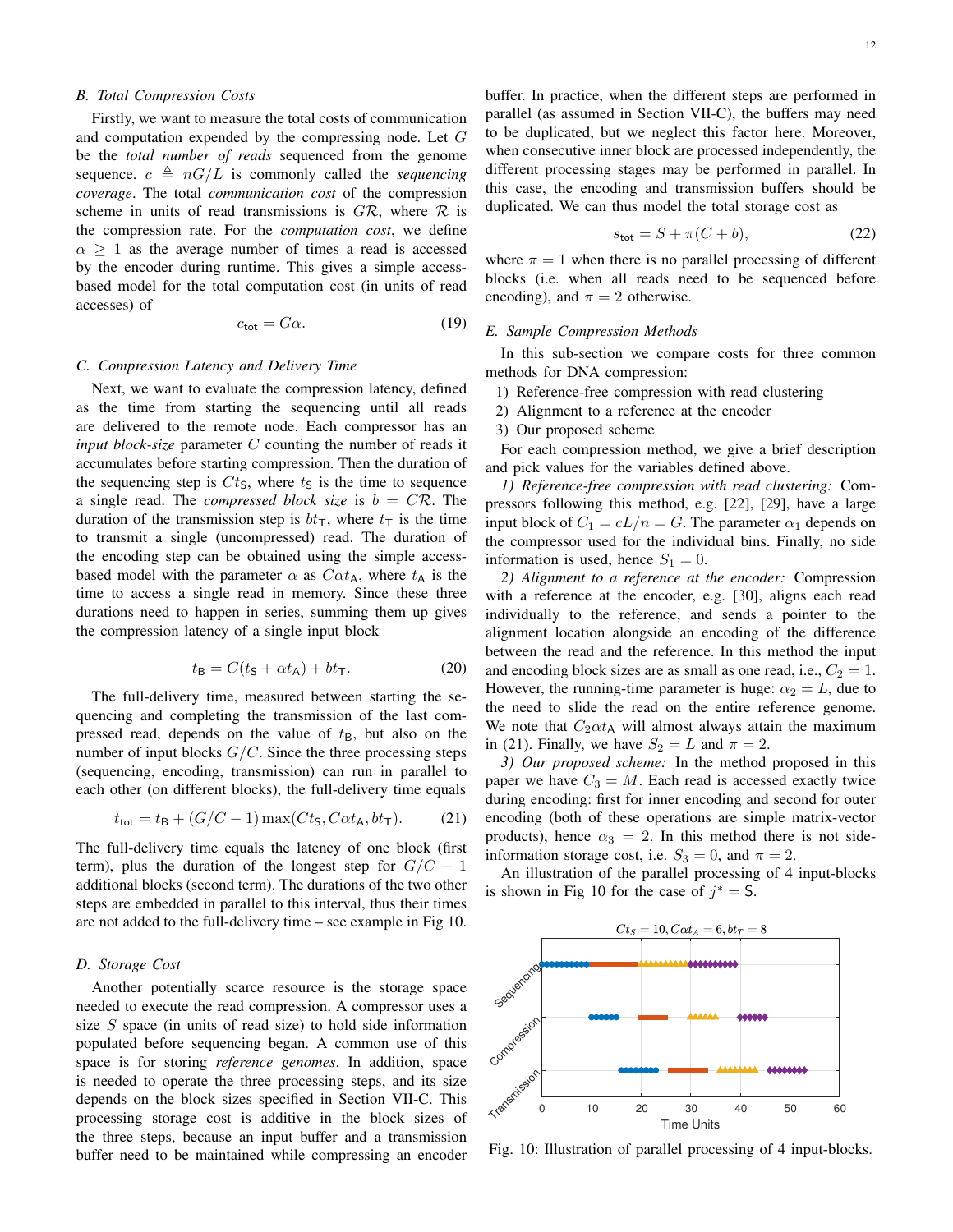An example of latency and storage cost comparison between the different methods is shown in Fig 11 and Fig 12, respectively, for  $t_s = 1, t_A = 0.8, t_T = 0.5, \mathcal{R} = 0.3, L =$  $25 \cdot 10^6$ ,  $c = 50$ . Since the reference-based method latency is huge with respect to reference-free method and to our scheme (due to the huge running-time parameter  $\alpha_2 = L$ ), it is omitted from Fig 11, and only the latter are shown as a function of the reference-free running-time parameter  $\alpha_1$ .



Fig. 11: Latency comparison as a function of  $\alpha_1$ .



Fig. 12: Storage cost comparison.

## VIII. FURTHER EXTENSIONS AND FUTURE WORK

## *A. Systematic Algebraic Code Construction*

In order to practically realize the coding scheme in Construction 1, providing the performance analyzed in Section IV, we need: (i) practical linear block codes with known correction capability, efficient encoding and decoding algorithms and the ability to form a nested pair, (ii) specific complementary matrix ensuring H of full-rank, and (iii) efficient realization of the mapping  $\mathcal{F}_{H}$ . In this section we propose a practial systematic construction, based on efficient algebraic codes (providing requirement (i)). We show that the systematic structure immediately provides requirments (ii) and (iii).

We first note that forming a nested set using systematic codes is a challenging task, due to the structure forced by the identity matrix within the parity-check matrix. We will now show that by using binary *BCH* algebraic codes, this can be solved. We begin with some important results regarding the syndromes of such codes.

For  $j \in \{1,2\}$  let  $C_j = \text{BCH}(n, k_j, 2t_j + 1)$  be a  $[n, k_j]$ binary  $BCH$  code that can correct up to  $t_j$  errors, such that  $k_1 \geq k_2$ . Let  $\boldsymbol{z} = (z_0, z_1, \ldots, z_{n-1}) \in \boldsymbol{\Sigma}^n$  be a word with  $n = 2<sup>m</sup> - 1$  for some integer m. The *algebraic syndrome* is defined as follows [31].

**Definition 31.** For every  $x \in \mathsf{GF}(2^m)$  let  $f_{\boldsymbol{z}}(x) \triangleq \sum_{i=0}^{n-1} z_i x^i$ . Let  $\alpha$  be the primitive element of GF(2<sup>m</sup>). Then, the **algebraic** syndrome of  $z$  is defined by

$$
\underline{\boldsymbol{s}}(\boldsymbol{z}) = \left[ f_{\boldsymbol{z}}(\alpha), f_{\boldsymbol{z}}(\alpha^2), \ldots, f_{\boldsymbol{z}}(\alpha^{2t}) \right].
$$

**Observation 32.** (Nested syndromes) Let  $\underline{s}_1(z)$ ,  $\underline{s}_2(z)$  be the algebraic syndromes of z with respect to  $C_1, C_2$  respectively. Then, the first  $2t_1$  elements of  $\underline{s}_2(z)$  are equal to  $\underline{s}_1(z)$ .

**Lemma 33.** Let  $s_j = H_j z^T \in \Sigma^{n-k_j}$  be the binary syndrome of z with respect to  $\mathcal{C}_j$ . Then, it follows that  $\underline{\mathbf{s}}_j(\mathbf{0}\mathbf{s}_j) = \underline{\mathbf{s}}_j(z)$ , where  $\mathbf{0}s_j \triangleq [0, \ldots, 0, s_j]$  of length n.

*Proof:* Let us look at the follwoing parity-check matrix

$$
\mathsf{H}'_j = \begin{bmatrix} 1 & \alpha^1 & \alpha^2 & \dots & \alpha^n \\ 1 & (\alpha^2)^1 & (\alpha^2)^2 & \dots & (\alpha^2)^n \\ \vdots & \vdots & \vdots & \ddots & \vdots \\ 1 & (\alpha^{2t_j})^1 & (\alpha^{2t_j})^2 & \dots & (\alpha^{2t_j})^n \end{bmatrix},
$$

where the elements are taken as their binary representations. It is known that this matrix defines the binary *BCH* code  $C_i$ , except not in a systematic form [31]. Therefore,  $H_j$  and  $H'_j$ induce the same set of linear equations, implying there is a linear transformation matrix  $T_j$  such that  $H_j = T_j H'_j$ . Now, by the systematic form of H<sub>j</sub>, it is clear that  $H_j z^T = H_j (0 s_j)^T =$  $s_i$ . Hence, we get

$$
\mathsf{H}'_j \mathbf{z}^T = T_j \mathsf{H}_j \mathbf{z}^T = T_j \mathsf{H}_j (\mathbf{0} \mathbf{s}_j)^T = \mathsf{H}'_j (\mathbf{0} \mathbf{s}_j)^T. \tag{23}
$$

Finally, since the addition of elements in  $GF(2<sup>m</sup>)$  is equivalent to bitwise addition (XOR-ing) of their binary representation vectors, it can be seen that the structure of  $H'_j$  is directly related to the algebraic syndrome, as we can write

$$
\mathsf{H}'_j\begin{bmatrix} z_0 \\ z_1 \\ \vdots \\ z_{n-1} \end{bmatrix} = \sum_{i=0}^{n-1} z_i \begin{bmatrix} \alpha^i \\ (\alpha^2)^i \\ \vdots \\ (\alpha^{2t_j})^i \end{bmatrix} = \begin{bmatrix} \sum_{i=0}^{n-1} z_i (\alpha^1)^i \\ \sum_{i=0}^{n-1} z_i (\alpha^2)^i \\ \vdots \\ \sum_{i=0}^{n-1} z_i (\alpha^{2t_j})^i \end{bmatrix},
$$

in which the  $i$ -th row exactly correspond to the  $i$ -th element of the algebraic syndrome, meaning  $H'_j z^T = g(z)$  (in binary representation). Combining with Equation (23), we get  $\underline{s}(z) =$  $s(0s_i)$ , completing the proof.

**Remark 34.** Although the binary syndrome  $s_1$  is not nested in  $s<sub>2</sub>$ , the nesting property of the algebraic syndromes, along with the abilty to directly evaluate these algebraic syndromes from the binary syndromes enable the systematic construction.

We can now introduce the systematic construction. Every following result derived for Construction 1 is true for this construction as well.

**Construction 2.** Let  $C_j = \text{BCH}(n - \ell, k_j - \ell, 2t_j + 1)$  as defined above, shortened from corresponding  $(n, k_j, 2t_j + 1)$ codes. Let  $H_c = [I_{k_2-\ell}, 0]$ , where  $I_{k_2-\ell}$  denotes the identity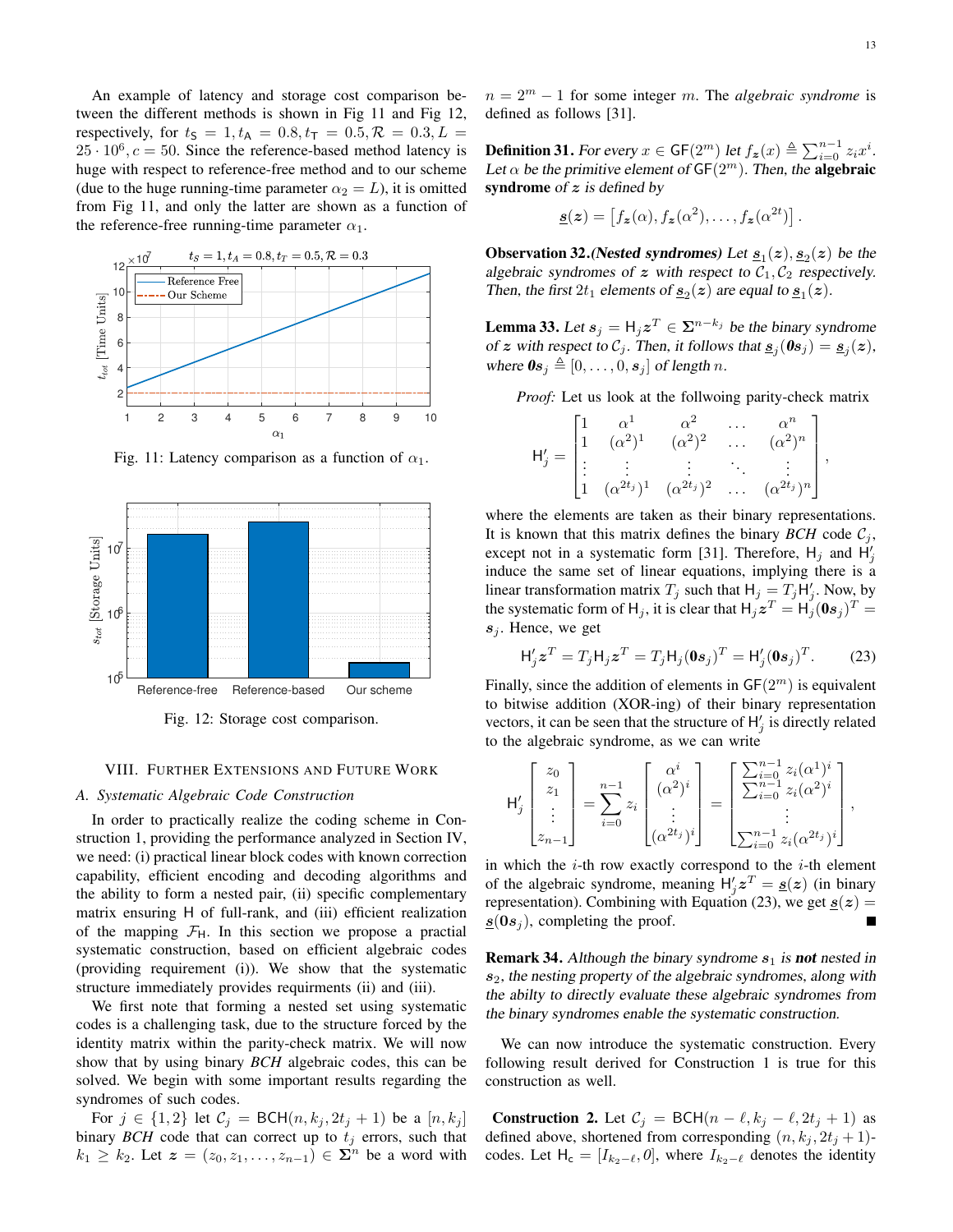matrix, and 0 denotes an all-zeros matrix of size  $(k_2 - \ell) \times$  $(n - \ell)$ . This matrix is clearly linearly independent on the parity-check matrix  $H_2$  since it constraints zero entires to the information bits which are unconstrained in a systematic code, thus making H a full-rank matrix as required.

Let  $C_0 = RS(M, k_0)$ , where RS denotes a Reed-Solomon code, which is maximum-distance seperable (MDS) [31], with well-known efficient algebraic decoders for erasures and errors (e.g. Berlekamp-Massey decoder with Foreny syndromes [32]). This code can be taken over  $GF(2^{\mu})$ , by partitioning  $\nu$ into  $\nu/\mu$  sections and encoding each section separately.

Based on these properties, we can now use these codes as in Construction 1 with small modifications to the decoder:

- Calculate  $\underline{s}_1(\mathbf{0}s_1^{(i)})$ , and decode  $\overline{y}^{(i,j)}$  using *algebraic decoder* within the coset of this syndrome.
- Instead of calculating the binary  $\hat{s}_2^{(i)}$ , calculate the algebraic syndrome  $\underline{s}_2(v)$ , and compare its last  $2(t_2 - t_1)$ elements to the same elements in  $\underline{s}_2(\boldsymbol{0}s_2^{(i)})$  for validation (the first elements are always equal due to the decoding process). Note that the nesting of  $\underline{s}_1(0s_1^{(i)})$  in  $\underline{s}_2(0s_2^{(i)})$ , achieved by transforming to the algebraic syndromes, enables this systematic decoding-validation process.
- Finally, the mapping  $\mathcal{F}_H([s^{(i)}, \hat{a}^{(i)}])$  is realized by encoding  $\hat{a}^{(i)}$  using  $\mathcal{C}_2$  to obtain a codeword c, and then calculating  $\hat{x}_{\mathcal{I}}^{(i)} = c + \mathbf{0}s^{(i)}$ . This simple realization is possbile since: (i) the structure of H<sub>c</sub> promise that  $\hat{a}^{(i)}$ is exactly the first  $(k_2 - \ell)$  bits ('information' bits) in  $\hat{\bm{x}}^{(i)}_{\tau}$  $\mathcal{I}^{(i)}$ , (ii) the systematic code  $\mathcal{C}_2$  keeps the information bits unaltered in c, and (iii) the addition of  $0s^{(i)}$  shifts c to the single word in the coset of  $C_2$  with syndrome  $s^{(i)}$ with 'information' bits  $\hat{a}^{(i)}$ , which is exactly  $\hat{x}^{(i)}_{\tau}$  $\overset{(i)}{\mathcal{I}}$  .

## *B. Multiple Deletions Compensating Measure*

It is possible to extend the shift compensating distance to deal with multiple deletions.

**Definition 35.** Let  $x \in \Sigma^n, y \in \Sigma^{n+r}$ , and let

$$
\underline{t}^* = \underset{\underline{t} \in S(r,n)}{\arg \max} \left\{ \sum_{j=0}^{r-1} \Delta \phi_j(\mathbf{x}, \mathbf{y}; t_j) \right\},
$$
  

$$
S(r,n) = \{ \underline{t} = (t_0, t_1, \dots, t_{r-1}) \in (\mathbb{Z}_0^+)^r |
$$
  

$$
1 \le t_0 < t_1 < \dots < t_{r-1} \le n \}.
$$

The shift compensating distance of order  $r$  is defined by

$$
\delta_{\text{s.c}}^{(r)}(\boldsymbol{x},\boldsymbol{y}) \triangleq \phi_r(\boldsymbol{x},\boldsymbol{y};n) - \sum_{j=0}^{r-1} \Delta \phi_j(\boldsymbol{x},\boldsymbol{y};t_j^*).
$$

It is noted that a greedy approach can be employed, that is for every  $1 \leq j \leq n$ 

$$
\tilde{t}_j^* = \underset{t: \ t_{j-1} < t \leq n}{\arg \max} \left\{ \Delta \phi_j(\boldsymbol{x}, \boldsymbol{y}, t) \right\},\,
$$

where  $t_0 = 0$ . Under reasonable conditions (e.g. small substitution probability, non-consecutive deletions), it is expected that  $\underline{t} = \underline{t}$ . Such a greedy approach can be highly advantageous over other metrics since it can be computed in linear time. An exact analysis of the conditions for the greedy approach to match the optimal one is outside the scope of this work.

**Definition 36.** Let  $x, y \in \Sigma_n^{n+r}$ , for some  $r \geq 0$ . Let  $\rho \triangleq$  $||y| - |x||$ . Then, the shift compensating distance of order r is defined by

$$
d_{\text{s.c}}^{(r)}(\boldsymbol{x},\boldsymbol{y})\triangleq\begin{cases} d_{\text{H}}(\boldsymbol{x},\boldsymbol{y}) & ,|\boldsymbol{x}|=|\boldsymbol{y}| \\ \delta_{\text{s.c}}^{(\rho)}(\boldsymbol{x},\boldsymbol{y}) & ,|\boldsymbol{x}|<|\boldsymbol{y}| \\ \delta_{\text{s.c}}^{(\rho)}(\boldsymbol{y},\boldsymbol{x}) & ,|\boldsymbol{x}|>|\boldsymbol{y}|. \end{cases}
$$

## *C. Modifying To Single-Insertion*

In this sub-section we briefly describe the slight modifications needed to adapt the single-deletion scheme to a singleinsertion scheme. The basis for this adaptation is in the fact that an insertion made in the read is equivalent to a deletion made in the reference. For alignment with insertion in the read it is natural to reverse the roles of the read and reference in the shift compensating distance, i.e. using  $d_{s,c}(x, y) = \delta_{s,c}(y, x)$ (when  $|x| > |y|$ ). Nevertheless, since only the read identifier of  $x$  is sent to the decoder for alignment, it is in general not possible since the consecutive indexes following the read identifier's indexes are not available. Therefore, another modification must be used. For that, we define

$$
\phi_{-1}(\boldsymbol{x},\boldsymbol{y};t)\triangleq\sum_{i=2}^{t+1}x_i\oplus y_{i-1},
$$

directly inherited from Definition 16. We can now use  $\Delta\phi_{-1}(x, y; t) \triangleq \phi_0(x, y; t) - \phi_{-1}(x, y; t)$  to employ an shift compensating distance, suitable for non-consecutive indexes, as was done in section VI-B. For inner decoding we use the insertion ball  $I_1(\bar{y}^{(i,j)})$  of every candidate  $\bar{y}^{(i,j)} \in Y$ , as a substring of Y of length  $n - 1$ . From this point, the same decoding process as described in Section VI-D is performed.

## *D. Future Work*

As some interesting topics for future research, we suggest the following unaddressed problems:

- 1) Adapting the scheme to optimally suit more complex statistical models of realistic genomic sequences.
- 2) Developing an efficient algorithm for the calculation of the shift-compensating distance of order  $r$ , along with semi-metric properties proofs and performance analysis.
- 3) Modifying the scheme to support both single deletion and single insertion errors in different reads.

## IX. CONCLUSIONS

In this paper we addressed the problem of compressing DNA sequencing reads information, randomly generated from a genome of which a closely similar reference is available at the decoder side. Specifically, we utilized a distributed source coding mechanism, with adaptation enabling an alignment process at the decoder, who lacks the information regarding the position of each reads within the reference. For that, we used read identifiers sent uncoded, and utilized the Cassuto-Ziv generalized error locating code construction, while splitting the inner-code to decoding and validation layers. We further introduced a practical systematic code construction based on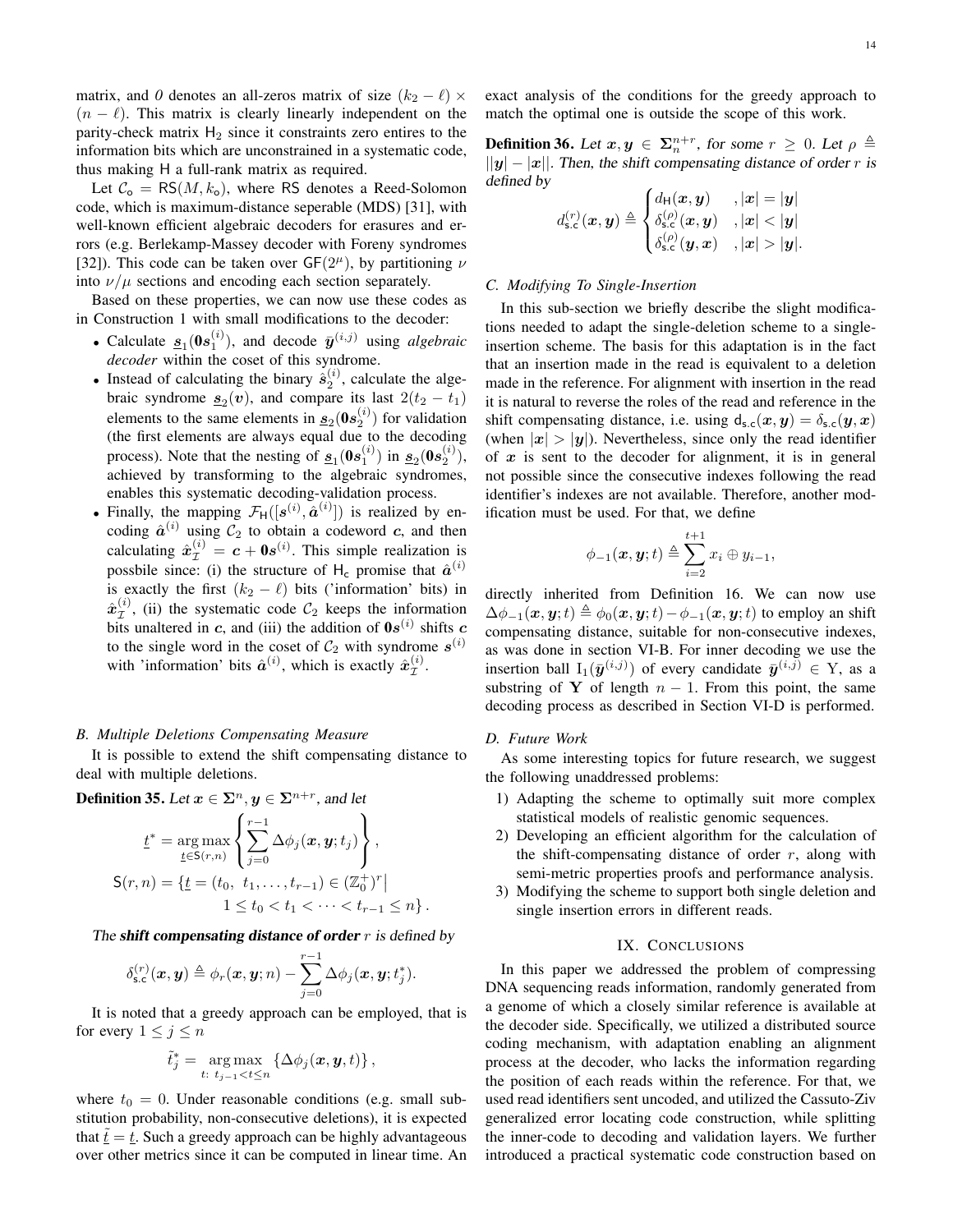algebraic codes. We then analyzed the induced outer channel by defining and examining the decoder's output under each decoding-validation outcome. Next, we modified our scheme to deal with a single deletion error along with substitution errors. For that, we introduced a novel and efficient semi-metric for alignment under a single-deletion multiple-substitutions, and modified the inner decoding process using the deletion ball of each alignment candidate. We then re-analyzed the scheme under this modification. We further supported all complex analysis and computations with simulative results validating our derivations. We ended with modeling and analyzing the practical aspects of compression latency and required storage and demonstrated our scheme's advantage over competing generic reference-free scheme.

# ACKNOWLEDGMENT

The authors would like to thank distinguished Prof. Jacob Ziv for valuable discussions and ideas.

#### **REFERENCES**

- [1] A. S. Motahari, G. Bresler, and D. N. C. Tse, "Information theory of DNA shotgun sequencing," *IEEE Trans. on Information Theory, Vol. 59, No. 10*, 2013.
- [2] Z. Zhu, Y. Zhang, Z. Ji, S. He, and X. Yang, "High-throughput DNA sequence data compression," *Briefings In Bioinformatics, Vol. 16, No. 1. 1-15*, 2013.
- [3] N. S. Bakr and A. A. Sharawi, "DNA lossless compression algoirthms: Review," *American Journal of Bioinformatics Research, 3(3)*, 2013.
- [4] M. Hosseini, D. Pratas, and A. J. Pinho, "A survey on data compression methods for biological sequences," *Information 7, 56*, 2016.
- [5] D. Slepian and J. K. Wolf, "Noiseless coding of correlated information sources," *IEEE Trans. on Information Theory, Vol. IT-19, No. 4*, 1973.
- [6] A. Wyner, "Recent results in shannon theory," *IEEE Trans. on Information Theory, Vol. 20, No. 1*, 1974.
- [7] S. S. Pradhan and K. Ramchandran, "Distributed source coding using syndromes (discus): Design and construction," *IEEE Trans. on Information Theory, Vol. 49, No. 3*, 2003.
- [8] T. Uyematsu, "An algebraic construction of codes for slepian-wolf source networks," *IEEE Trans. on Information Theory, Vol. 47, No. 7*, 2001.
- [9] A. Orlitsky and K. Viswanathan, "One-way communication and errorcorrecting codes," *IEEE Trans. on Information Theory, Vol. 49, No. 7*, 2003.
- [10] Y. Minsky, A. Trachtenberg, and R. Zippel, "Set reconciliation with nearly optimal communication complexity," *IEEE Trans. on Information Theory, Vol. 49, No. 9*, 2003.
- [11] A. Aaron and B. Girod, "Compression with side information using turbo codes," *Proceedings of IEEE Data Compression Conference*, 2002.
- [12] M. Sartipi and F. Fekri, "Distributed source coding in wireless sensor networks using ldpc coding: The entire slepian-wolf rate region," *IEEE Wireless Communications and Networking Conference*, 2005.
- [13] Y. Cassuto and J. Ziv, "Efficient compression of long arbitrary sequences with no reference at the encoder," *IEEE Trans. on Information Theory, Vol. 67, No. 1*, 2021.
- [14] S. Wang, X. Jiang, F. Chen, L. Cui, and S. Cheng, "Streamlined genome sequence compression using distributed source coding," *Cancer Informatics. Supplementary Issue: Computational Advances in Cancer Informatics*, 2014.
- [15] J. J. Shao, "Genome sequence compression algorithm based on the distributed source coding," *6th International Conference on Machinery, Materials, Environment, Biotechnology and Computer (MMEBC)*, 2016.
- [16] M. Bossert, "Channel coding for telecommunications," *Wiley*, 1999. [17] A. F. Wright, "Genetic variation: Polymorphisms and mutations," *Encyclopedia of Life Sciences, John Wiley and Sons*, 2005.
- [18] C. Lottaz, C. Iseli, C. Jongeneel, and P. Bucher, "Modeling sequencing errors by combining hidden markov models," *Bioinformatics, Vol. 19, Suppl. 2*, 2003.
- [19] C. Kusters and T. Ignatenko, "DNA sequence modeling based on context trees," *Proc. of the 36th WIC Symposium on Information Theory*, 2015.
- [20] S. K. Leung-Yan-Cheong, E. R. Barnes, and D. U. Friedman, "On some properties of the undetected error probability of linear codes," *IEEE Trans. on Information Theory, Vol. IT-25, No. 1*, 1979.
- [21] Y. Gershon and Y. Cassuto, "Distributed source coding of fragmented genomic sequencing data," *IEEE International Symposium on Information Theory (ISIT)*, 2021.
- [22] S. Grabowski, S. Deorowicz, and L. Roguski, "Disk-based compression of data from genome sequencing," *Bioinformatics, 31(9)*, 2015.
- [23] A. A. Ginrat, J. Hui, K. Zhu, I. Numanagic, T. A. Courtade, S. Cenl Sahinalp, and D. N. Tse, "Optimal compressed representation of high throughput sequence data via light assembly," *Nature Communications*, 2018.
- [24] I. Illumina. (2021) Sequencing coverage in next generation sequencing. [Online]. Available: https://www.illumina.com/science/ technology/next-generation-sequencing/plan-experiments/coverage.html
- [25] V. I. Levenshtein, "Binary codes capable of correcting deletions, insertions, and reversals," *Soviet Physics Doklady*, 1966.
- [26] H. Xin, J. Greth, J. Emmons, G. Pekhimenko, C. Kingsford, C. Alkan, and O. Mutlu, "Shifted hamming distance: A fast and accurate simdfriendly filter to accelerate alignment verification in read mapping," *Bioinformatics, 31(10)*, 2015.
- [27] E. Čech, M. Katětov, and P. t. Aleš, "Point sets," Academia, Publishing *House of the Czechoslovak Academy of Sciences*, 1969.
- [28] P. Forrest, "The identity of indiscernibles," *The Stanford Encyclopedia of Philosophy*, 2008.
- [29] F. Hach, I. Numanagić, C. Alkan, and S. C. Sahinalp, "SCALCE: boositng sequence compression algorithms using locally consistent encoding," *Bioinformatics, Vol. 28, No. 23*, 2012.
- [30] Y. Zhang, L. Li, Y. Yang, X. Yang, S. He, and Z. Zhu, "Lightweight reference-based compression of fastq data," *BMC Bioinformatics, 16:188*, 2015.
- [31] S. Lin and D. Costello, "Error control coding, 2nd edition," *Pearson-Prentice Hall*, 2004.
- [32] J. H. Jeng and T. K. Truong, "On decoding of both errors and erasures of a reed-solomon code using an inverse-free berlekamp-massey algorithm," *IEEE Trans. on Information Theory, Vol. 47, No. 10*, 1999.
- [33] A. Knoblauch, "Closed-form expression for the moments of the binomial probability distribution," *SIAM Journal on Applied Mathematics, Vol. 69, No. 1*, 2008.
- [34] R. M. Roth, "Introduction to coding theory," *Cambridge University Press*, 2006.
- [35] E. A. Codling, M. J. Plank, and S. Benhamou, "Recent results in shannon theory," *Journal of Royal Society Interface*, 2008.
- [36] K. Siegrist. (2020) Statistics libertexts, the simple random walk. [Online]. Available: https://stats.libretexts.org/Bookshelves/Probability\_ Theory/Probability\_Mathematical\_Statistics\_and\_Stochastic\_Processes\_ (Siegrist)/11%3A\_Bernoulli\_Trials/11.06%3A\_The\_Simple\_Random\_ Walk
- [37] O. Eğecioğlu and A. King, "Random walks and catalan factorization," *CiteSeer*, 1999.

# APPENDIX A OUTER CHANNEL PROBABILITIES

## *A. Proof of Lemma 14*

*Proof:* Under the approximations in Equation (6), we use Taylor's expansion to get

$$
\begin{split} (P_{\text{rej}}^{(\text{i.p})})^k &\simeq (1-P_{\text{miv}}^{(\text{i.p})})^k = \sum_{i=0}^{\infty} \binom{k}{i} (-P_{\text{miv}}^{(\text{i.p})})^i \\ & = 1-k P_{\text{miv}}^{(\text{i.p})} \cdot (1-B_1'), \end{split}
$$

$$
k(P_{\text{rej}}^{(i,p)})^{k-1}(1 - P_{\text{rej}}^{(i,p)}) \simeq k(1 - P_{\text{mix}}^{(i,p)})^{k-1} P_{\text{mix}}^{(i,p)}
$$
  
= 
$$
\frac{\partial (1 - P_{\text{mix}}^{(i,p)})^k}{\partial P_{\text{mix}}^{(i,p)}} = \sum_{i=0}^{\infty} i \binom{k}{i} (-P_{\text{mix}}^{(i,p)})^{i-1}
$$
  
= 
$$
k P_{\text{mix}}^{(i,p)}(1 - B_2')
$$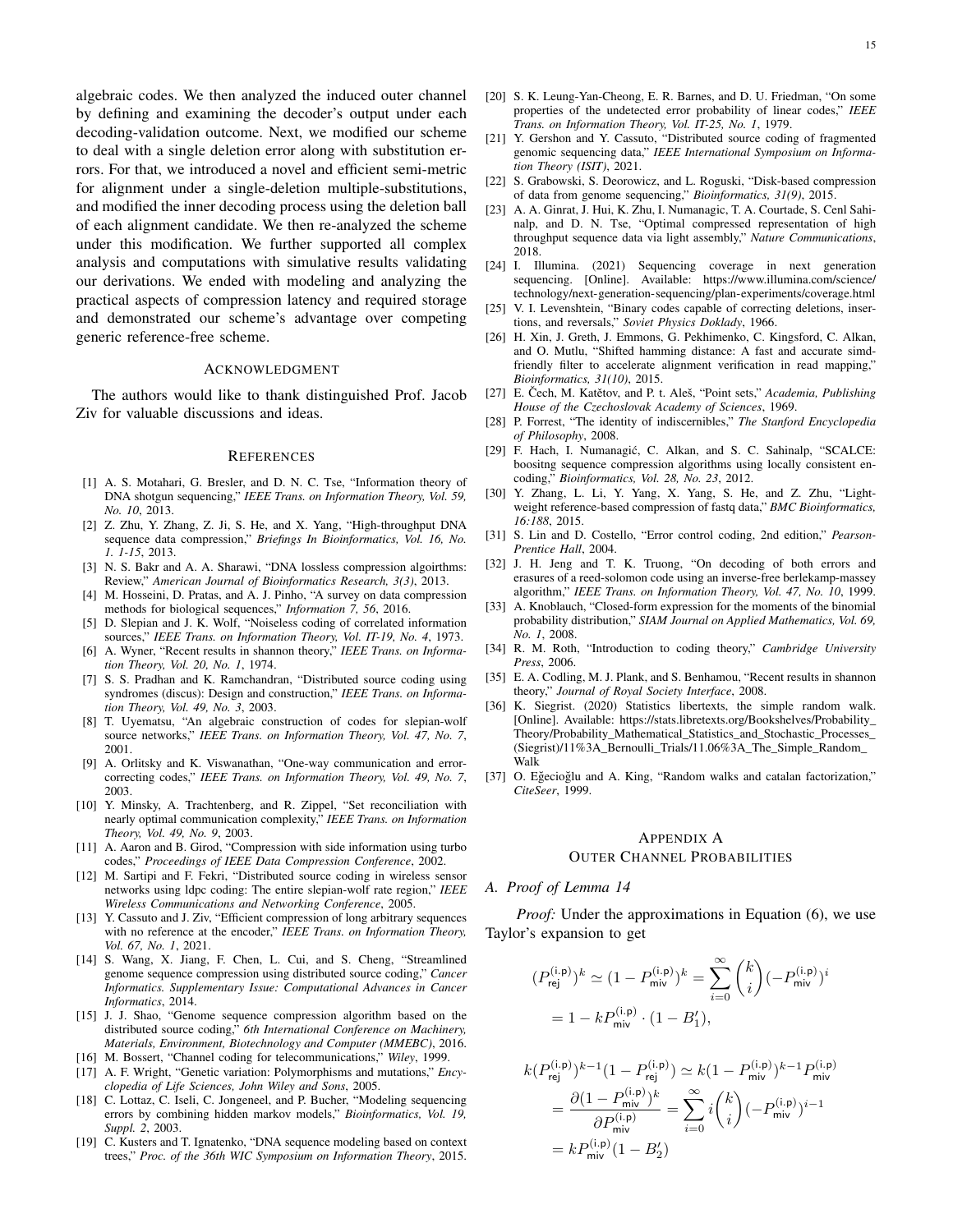where we defined

$$
B'_1\triangleq \sum_{i=2}^\infty \frac{1}{k}\binom{k}{i}(-P_\text{miv}^{(\text{i.p})})^i,B'_2\triangleq \sum_{i=1}^\infty \binom{k-1}{i}(-P_\text{miv}^{(\text{i.p})})^i,
$$

for which it is easy to verify that  $B_i' = \mathcal{O}\left([kP_{\text{f.a}}^{(i,p)}]^2\right), i =$  $\{1, 2\}$ . Since the number k of improper alignments is binomially distributed, marginalizing a probability over  $k$  gives the raw binomial moments, satisfying  $\mathbb{E}[k^i] \geq (\mathbb{E}[k])^i = \overline{K}_f^i$  $_{f}^{^{\circ}}$  [33]. Applying to the expressions above, we replace each  $k$  with  $\mathsf{K}_{\mathsf{f}}$ , and insert high order terms of  $\overline{K}_f$  into  $B'_1, B'_2$  to get  $B_1, B_2$ , satisfying  $B_i = \mathcal{O}\left(\sqrt{K_f} P_{f,a}^{(i,p)}\right)$  $\mathbf{f}_{\mathsf{fa}}^{(\mathsf{i},\mathsf{p})}]^2$  ,  $i=\{1,2\}.$ 

### *B. Proof of Proposition 15*

*Proof:* A code with minimum distance d can correct up to  $m_1$  erasures and  $m_2$  errors as long as  $m_1 + 2m_2 \leq d - 1$ [34]. For an MDS code, the minimum distance satisfies  $d-1 = \rho_{o}$ . Therefore, whenever  $m_1 + 2m_2 = W \le \rho_{o}$  a perfect reconstruction will occur, i.e.  $\hat{a} = \underline{a}$ . As described in Proposition 4, we require a probability of at least  $P_s$  for that event, i.e.  $P(W < \rho_0) \geq P_s$ .  $S(M, u)$  is the set of triplets  $(m_0, m_1, m_2)$  for which their sum equals M and  $m_1+2m_2 = u$ , and  $M!/(m_0!m_1!m_2!)$  enumerates the number of such possible combinations of reads, implying (9). Finally, the minimal value of  $\rho_0$  satisfying the requirement is  $\rho_0^*$ .

#### APPENDIX B

## SIMPLE RANDOM WALKS PROPERTIES

Let  $X_i \in \{-1, 1\}, i = 1, 2, \ldots, n$  be an i.i.d sequence of random variables for which  $P(X_i = 0) = P(X_i = 1) = 1/2$ . Then,  $S_n \triangleq \sum_{i=1}^n X_i$  is called a *simple random walk* in one dimension. We further define  $S_0 \triangleq 0$ . A specific sequence  $(S_1, S_2, \ldots, S_n)$  is called a *path*. It is a well known result (e.g. [35]) that the probability distribution of  $S_n$  is given by  $P(S_n = k) = {n \choose (n-k)/2} / 2^n$ . The *reflection principle* is a known property stating that for every path there is a bijection to another path for which the sub-path  $(S_{k+1}, \ldots, S_n)$  is reflected with respect to  $S_k$ . The next lemma follows.

**Lemma 37.** Let  $M_n = \max_{0 \le i \le n} \{S_i\}$  be the walk's maximal value up to step  $n$ . Then,

$$
P(M_n = k) = \begin{cases} P(S_n = k) & , (n-k) \equiv 0 \mod 2\\ P(S_n = k+1) & , (n-k) \equiv 1 \mod 2. \end{cases}
$$

*Proof:* See [36] for detailed proof.

**Lemma 38.** Let  $M_n$ ,  $T_n$  denote the walk's maximal value and the first step index it was attained up to step n, respectively. Then,

$$
P(M_n = m, T_n = t) =
$$
  
\n
$$
\frac{1}{2}P(M_{n-t} = 0) \cdot [P(S_{t-1} = m-1) - P(S_{t-1} = m+1)]
$$
  
\n*Proof:* We have

$$
P(M_n = m, T_n = t) = P(M_n = m, M_{t-1} = m - 1, S_t = m)
$$
  
=  $P(M_n = m | M_{t-1} = m - 1, S_t = m)$   
 $\cdot P(M_{t-1} = m - 1, S_t = m).$ 

Now,

$$
P(M_n = m | M_{t-1} = m - 1, S_t = m)
$$
  
=  $P(M_n = m | S_t = m) = P(M_{n-t} = 0),$ 

and

$$
P(M_{t-1} = m - 1, S_t = m)
$$
  
=  $\frac{1}{2} P(M_{t-1} = m - 1, S_t = m - 1)$   
=  $\frac{1}{2} [P(M_{t-1} \ge m - 1, S_{t-1} = m - 1)$   
-  $P(M_{t-1} \ge m, S_{t-1} = m - 1)]$   
=  $\frac{1}{2} [P(S_{t-1} = m - 1) - P(S_{t-1} = m + 1)],$ 

where the second term in the last equality is due to the reflection principle. Overall, we get the desired expression.

# APPENDIX C PROOF OF THEOREM 20: DISTRIBUTION OF THE SHIFT-COMPENSATING DISTANCE

Define the random variables  $Z_1 \triangleq \phi_1(n)$  and  $Z_2 \triangleq$  $\max_{0 \le t \le n} {\{\phi_1(t) - \phi_0(t)\}}$ . We have

$$
P(R_n = r) = P(Z_1 - Z_2 = r) = \sum_{m=0}^{n-r} P(Z_1 = r + m, Z_2 = m).
$$

We denote  $G_n(\cdot)$  as the number of length-n sequence pairs  $\phi_0(i), \phi_1(i)$  subject to the conditions in its arguments. With no conditions,  $\tilde{G}_n(\perp) = 4^n$ . We further denote by  $G_n(\cdot|m)$ the number of sequence pairs corresponding to a particular random walk sequence with  $M_n = m$ , and by  $G_n(\cdot|m, t)$  this number when the particular random walk has both  $M_n = m$ and  $T_n = t$ . Additionally, we denote  $Q_n(m, t), Q_n^0(m, t)$  as the number of length-n random walk sequences with  $M_n = m$ and  $T_n = t$ , where the former counts walks without and the latter with null steps. A third argument appearing in  $Q_n^0$ , or to the right of the  $|\text{in } G_n(\cdot|\cdot)$ , represents the number of null steps in the random walk. We can now write

$$
G_n(Z_1 = r + m, Z_2 = m)
$$
  
=  $G_n(\phi_1(n) = r + m|m) \cdot Q_n^0(m)$   
=  $\sum_{t=m}^n G_n(\phi_1(n) = r + m|m, t)Q_n^0(m, t)$   
=  $\sum_{t=m}^n \sum_{l=0}^{t-1} G_n(\phi_1(n) = r + m, \phi_0(t) = l|m, t)Q_n^0(m, t)$   
=  $\sum_{t=m}^n \sum_{l=0}^{t-1} G_n(\phi_1(n) - \phi_1(t) = r - l, \phi_0(t) = l|m, t)Q_n^0(m, t)$   
=  $\sum_{t=m}^n Q_n^0(m, t)$ .  
 $\sum_{l=0}^{t-1} G_t(\phi_0(t) = l|m, t)G_{n-t}(\phi_1(n) - \phi_1(t) = r - l|m, t).$ 

From here, we can split the sequences counting up to and after step t, where: (i) the left random walk (up to t) has  $(m, t)$ , (ii) the right random walk (after time t, whose value is shifted to start at 0) has  $(m', t') = (0, 0)$ , and (iii) the function